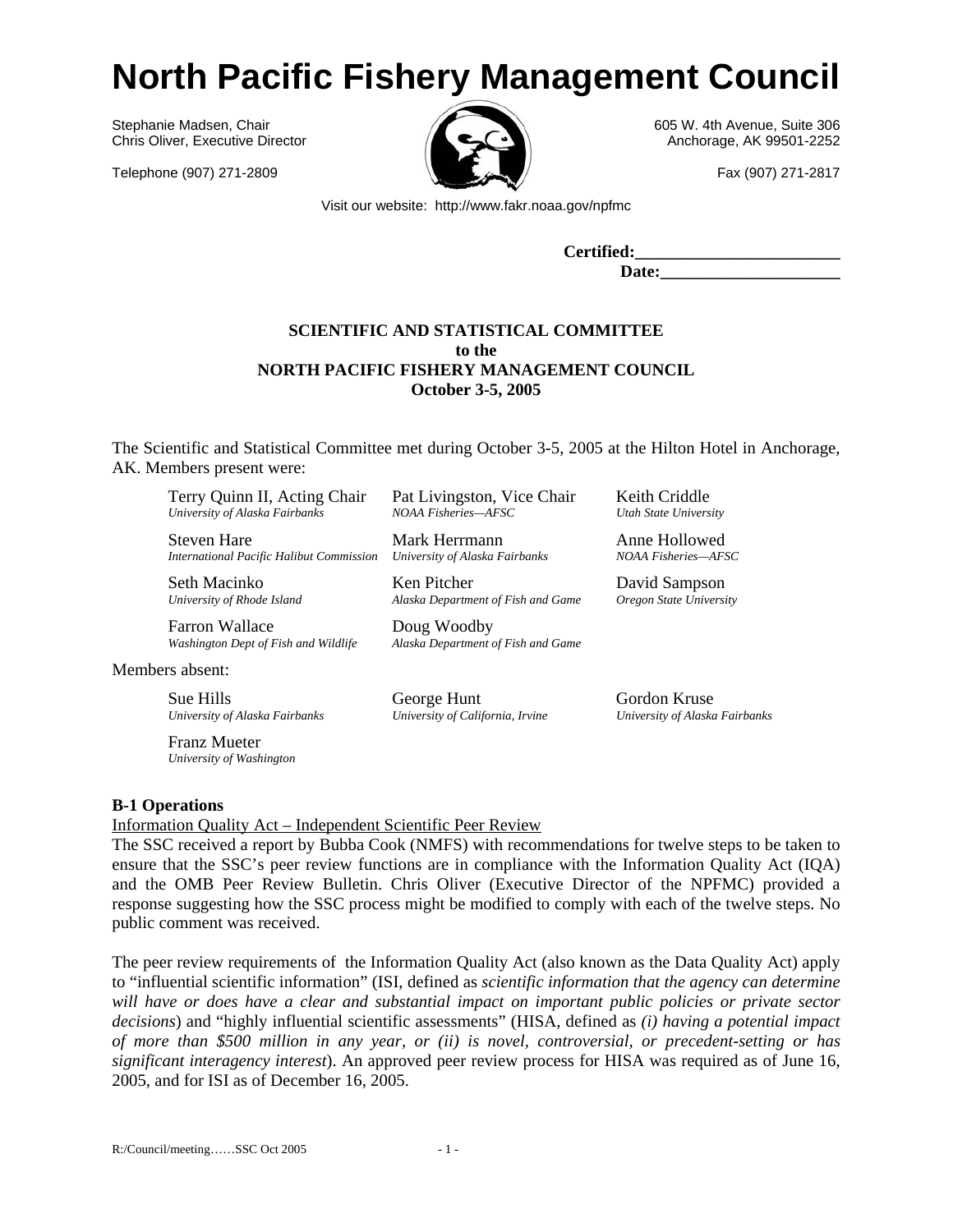Acknowledging that virtually any analysis that comes before the SSC is potentially ISI (because it certainly has "*a clear and substantial impact on important public policies*"), **the SSC will adopt the 12 steps for all documents and analyses that come before the committee.** This ensures that if an issue rises to the ISI level after SSC review, then the history of appropriate review and comment will already be in place. The only exceptions would be procedural matters such as approval of nominations for council committees and panels.

# *Determinations of ISI and HISA*

The SSC has previously addressed peer review requirements of the Information Quality Act in minutes for the December 2003 and April 2005 meetings. In the April 2005 minutes, the SSC identified several concerns for which we now have resolution:

- 1. Determinations of which documents passing through the Council process are ISI or HISA will be made by NMFS Headquarters subject to OMB concurrence.
- 2. The SSC can potentially be deemed the appropriate peer review body for ISI, but not for HISA. HISAs are to be reviewed by the National Academy of Sciences or the Center of Independent Experts.

To date, two items have been deemed ISI by NMFS HQ:

- 1. Crab Rationalization 18 month review with economic analysis
- 2. GOA and BSAI Groundfish SAFE reports

Gulf Rationalization EIS is a likely candidate for ISI, as well.

In regard to the determination of what qualifies as ISI or HISA, the SSC has several concerns. **The first concern is that the Council process is likely to be impeded if this determination is not made early in the consideration of analyses and supporting documents.** If this determination is not made until midway through the Council process, or near the end of the process, additional peer review may be needed to comply with OMB requirements. For example, if the Information Quality Act requirements for peer review had been in place at the time that the Steller sea lion issue was at the forefront of the Council process, a belated determination of ISI or HISA would have caused considerable delay in the Council process, preventing timely Council action.

A second concern in regard to ISI and HISA determination is that it is not clear how the \$500 million threshold for HISA is to be calculated. Is the threshold a marginal value or a total value, and are multiplier effects to be considered? **The SSC suggests that the Council seek guidance on the criteria used in making the determinations.**

Third, the SSC is concerned that individuals who are only remotely associated with North Pacific fisheries, such as officials with OMB, may not make informed determinations regarding this classification of scientific information.

In regard to HISA, the SSC notes that it is not clear how the outside review panels will interface with the SSC and Council. Typically, NAS or CIE panels review a document and then leave it to the scientists to address their comments. In the case of the NPFMC, the SSC typically reviews the results of the outside peer review and provides recommendations to the Council.

## *The Twelve Step Program*

While the SSC is concerned about impacts on its operations from the IQA requirements, the SSC expresses its gratitude to Mr. Cook and Mr. Oliver for their efforts to craft a solution to achieve the goal of ensuring that the SSC remains the primary scientific peer review body for NPFMC. The solution offered by Mr. Cook involves the following twelve steps: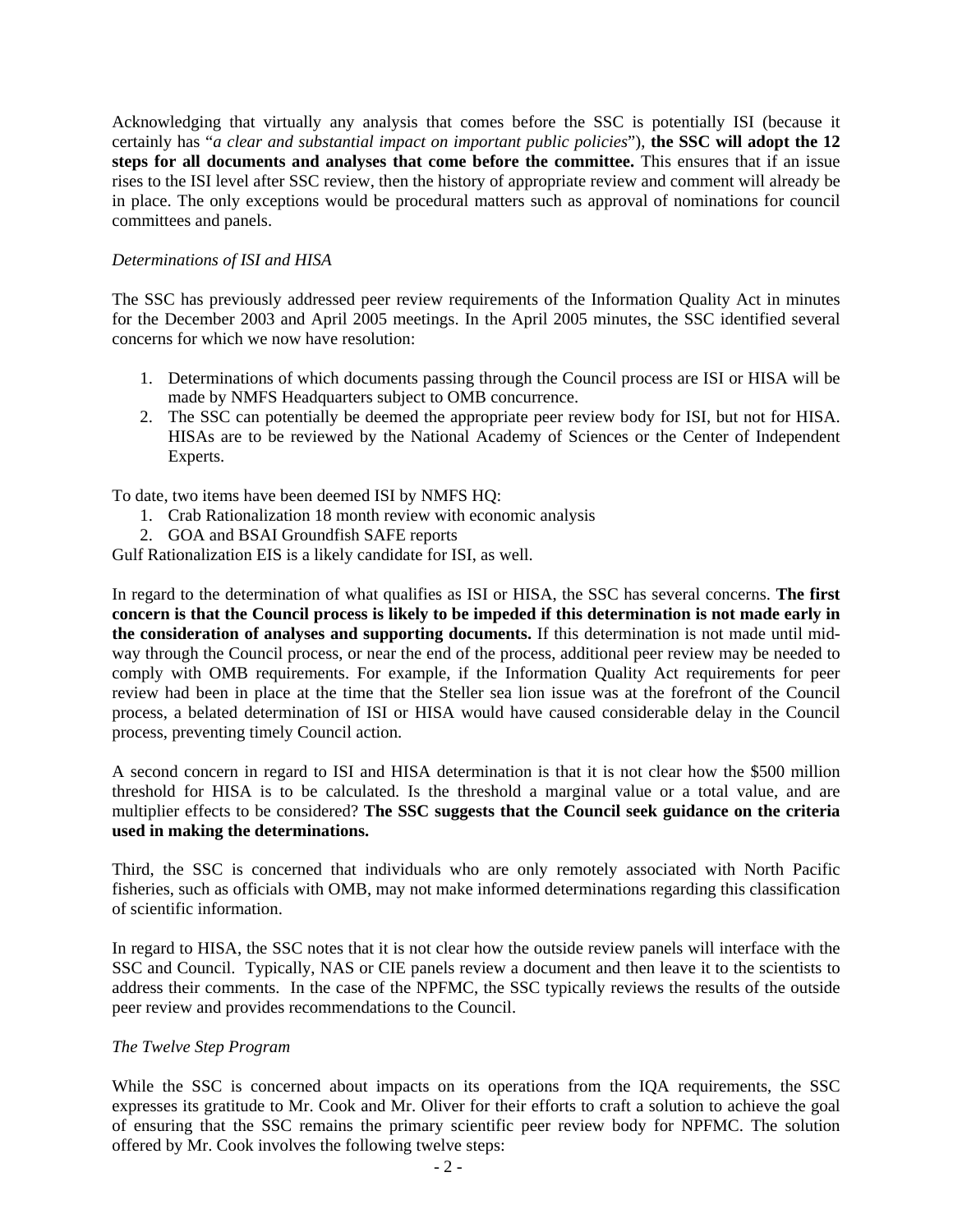- 1. Post biographical information for each SSC member on the Council website that describes the expertise, experience, skills, and diversity of the SSC membership:
- 2. Include a brief statement along with the biographical information that describes any real or perceived conflicts of interest;
- 3. Consider allowing a scientific or professional society to nominate individuals or a pool of nominees for one or more "at-large" members on the SSC;
- 4. Adopt or adapt the NAS policy for evaluating conflicts of interest;
- 5. Consider a system for recusal for those instances where an SSC member clearly cannot meet the Bulletin's conflict of interest standards;
- 6. Remind NMFS employees serving as SSC members to review Federal ethics requirements prior to reviewing ISI;
- 7. Require NMFS employees serving on the SSC to submit a statement addressing NAS criteria described on p. 6-7 of Cook's memo;
- 8. Encourage the SSC to document a procedure for conducting regular rotation of members on ISI subcommittees;
- 9. Adapt the SSC minutes into a peer review report according to the criteria on p. 7-8 of this paper and post the report on the Council website;
- 10. Provide a time and method for public comment prior to, during, or immediately following the panel review, include all comments in the peer review report, make any peer review materials available to the public and provide written responses to any public comments in the peer review report;
- 11. Ensure that all information circulated prior to official dissemination bears the appropriate predissemination disclaimer described on p. 8-9 of this paper;
- 12. Review potential ISI on a semiannual basis in conjunction with a Council meeting.

Mr. Oliver's response identified items 1, 5, 6, 7, 11, and 12 as not posing major problems for the SSC and Council; and the SSC agrees.

For items 2 and 4, **the SSC believes that the NAS policy for conflicts of interest could be adapted, provided that the privacy of SSC members is respected.** It should be noted that the NAS process for disclosing conflicts is closed to the public and conflict forms are never released or published. The publication of CVs of SSC members in item 1 should go a long way to provide adequate disclosure. NOAA Fisheries is currently working on a conflict of interest form, and the SSC requests that it be allowed to comment on this form when it is ready.

In regard to item 3, 11 out of 15 seats on the SSC are at-large seats already; these fulfill the roles of breadth of scientific expertise and independence. There is already a call for SSC nominations each year in the Council newsletter. Perhaps the American Fisheries Society would be willing to publish this call on its website to meet the intent of item 3. If OMB does not consider this arrangement satisfactory, then a broader call for nominations could be entertained.

The SSC agrees with Mr. Oliver that that the rotational requirements of item 8 are now being met for the following reasons: 1) the current practices of the SSC allows for rotation of responsibilities for leadership on issues, 2) while individuals receive assignments for a specific subject the entire SSC has the responsibility to review the documents, and 3) there is considerable turnover in membership on the SSC as suggested by the table of membership terms below.

| Number of scientists | Number of years |
|----------------------|-----------------|
| 8                    | $0 - 4$         |
| -5                   | $5-9$           |
|                      | $9 - 14$        |
|                      | $15+$           |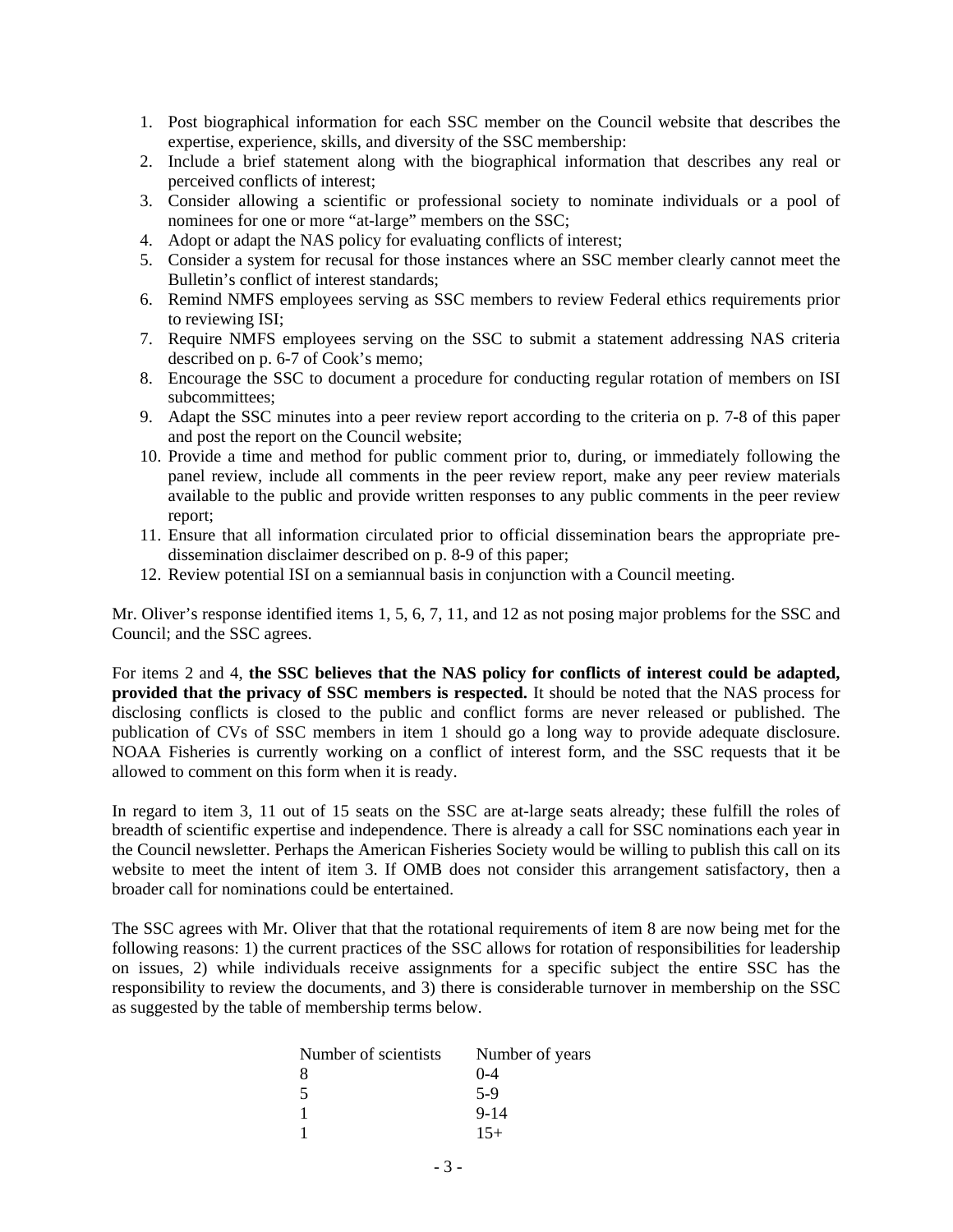Regarding the use of public comment (item 10), the SSC has always provided for extensive public comment at its meetings. The new requirement in item 10 to respond in detail to public comment is unprecedented, because it has almost never been a part of a scientific review process. For example, the NAS seeks public comment at committee meetings, but it does not require its committees to respond to comments. This requirement has the potential to usurp the limited time and energy of SSC members and Council staff without any improvement in the quality of the peer review process. The SSC already has a tradition of responding to public comment when such comment provides new and cogent information relevant to a scientific analysis. In this light, the SSC can clarify its existing policy on public comment with regard to the IQA as follows:

The SSC usually calls for public comment on each agenda item immediately following the staff presentation on that agenda item. The SSC encourages testimony that directly addresses the technical issues of concern to the SSC; testimony that focuses on the desirability of alternative actions rather than the accuracy and completeness of analyses of those alternatives is discouraged and may be curtailed. In general, the time allowed for public testimony before the SSC is 5 minutes for individuals and 10 minutes for representatives of industry associations, community organizations, or NGOs; presentations lasting more than ten minutes will require prior approval from the chair. On occasion, when the SSC agenda cannot accommodate extensive public testimony, the time constraints for public testimony may be further limited by the SSC chair. The SSC report to the Council represents a peer review of the documents prepared to inform Council decision-making. Where public testimony provides relevant novel concerns regarding the accuracy and completeness of background documents, those concerns will be reflected in SSC discussions and addressed in the SSC report to the Council.

This statement can replace the one that currently goes out with the Council agenda, and we believe this substitution satisfies the intent of item 11.

The SSC wishes to emphasize, in relation to items 6 and 7,that employees of the National Marine Fisheries Service are extremely valuable members of the SSC and their continued participation on the SSC is essential.

In conclusion, the SSC calls attention to a recent article by D. Michaels in Scientific American (June 2005, p. 96-101, partially excerpted in an Appendix to this report) titled "Doubt is Their Product." On the last page of that article, Michaels presents the Data Quality Act as a tool used by industry to slow or stop attempts at regulation by undercutting scientific reports, He recounts the scientific community's response to OMB's 2003 proposal for "Peer Review and Information Quality" that would exclude all scientists who receive grants or contracts from an affected agency. He writes:

"Enough was enough. In November 2003 the usually quiescent scientific community finally rose up in protest at a meeting sponsored, at the OMB's request, by the National Academy of Sciences. In the face of this opposition, - dozens of organizations fired off scathing letters to the White House - the OMB retreated and implemented a less onerous program that did not exclude the most qualified scientists from the peer-review process."

The SSC is heartened to know that the proposed process we have today is less onerous than it perhaps might have been. **We recommend the adoption of the 12 proposed actions as described herein to ensure that the SSC review process complies with the OMB requirements.**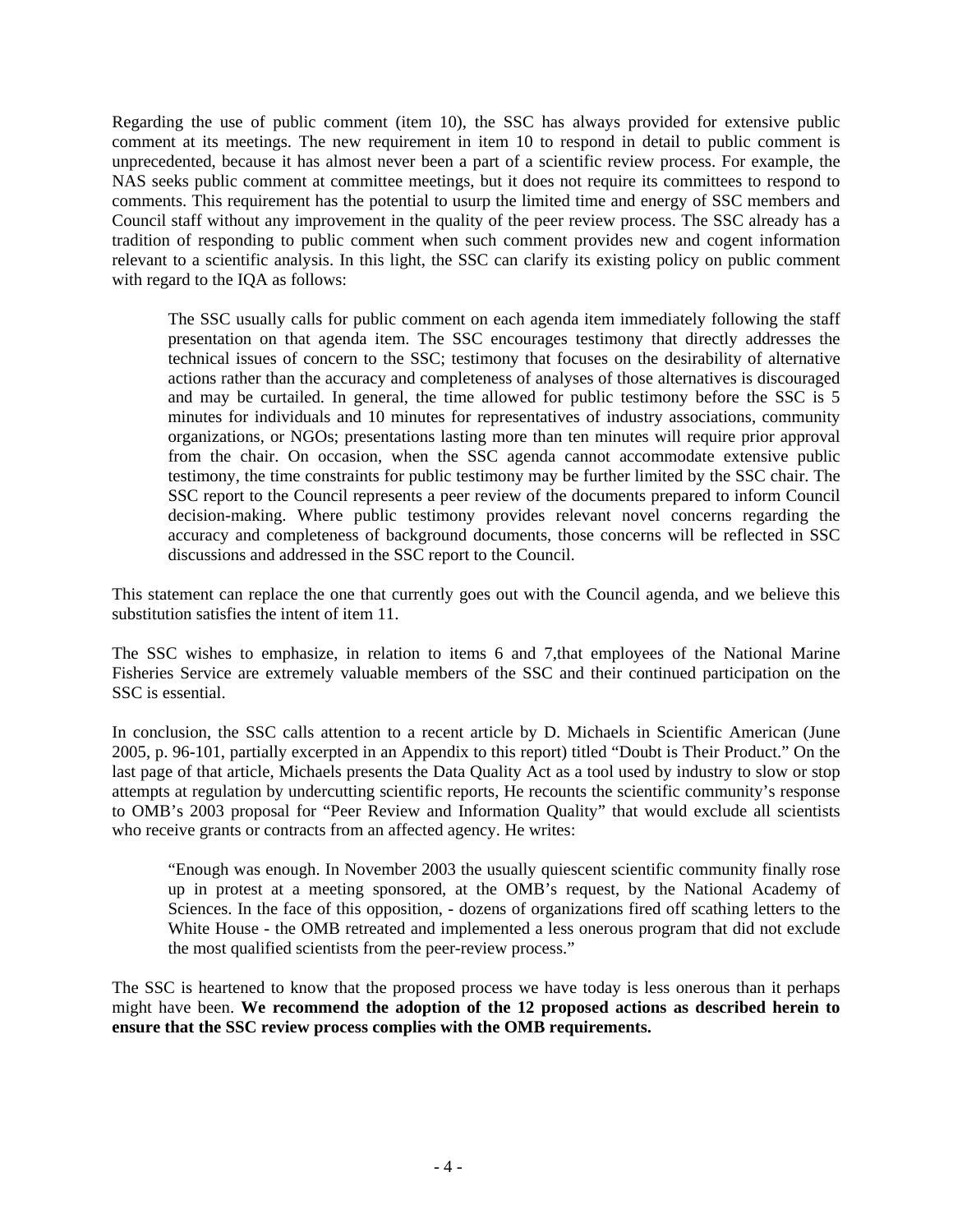# Plan Team Membership

The SSC reviewed the qualifications of the nominees for GOA and BSAI Groundfish Plan teams and recommends that the Council approve the nominations of Dr. Kenneth J. Goldman of ADF&G to the GOA Groundfish Plan Team and Dr. Tien-Shui Tsou as the WDFW representative on the BSAI and GOA groundfish plan teams. They are both very well qualified and will provide strong scientific support to these teams.

# **C-2(a) EA/RIR/IRFA for Management of CDQ Groundfish Reserves**

Obren Davis (NMFS) presented an overview of the initial review draft of an EA/RIR/IRFA focused on a potential regulatory amendment to modify the management of the community development quota (CDQ) program groundfish reserves. There was no public testimony on this item. The proposed amendment considers alternatives to the status quo management regime that would permit quota transfers and quota pooling between and among the six CDQ groups.

## **The SSC recommends that the document go out for public review, subject to a thorough editorial review before it is released and that the following issues be addressed during that review:**

- The presentation of what is essentially a single alternative (to the status quo) with "mix and match" options/sub-options as distinct alternatives is overly complicated; **the analysis and choices would be more easily understood by the public if they were presented as a single alternative to the status quo with three options that could be adopted in any combination.**  An alternative structure for the analysis would be to define 4 alternatives to the status quo: alternatives 2 through 4 would consist of the individual components currently presented as arbitrary combinations in the 3 alternatives presented in the current draft EA/RIR. The fifth alternative could then be defined as any combination of the three components represented individually in the other 3 alternatives.
- **A short section entitled "Alternatives Not Considered" should be added** explaining that obvious alternatives (such as rethinking the allocation of incidental species) were not considered because the goal of this action is to provide operational flexibility without overhauling the basic management structure of the CDQ program.
- Normative statements should be eliminated or rewritten as positive statements to reduce the seeming advocacy for management actions, such as a reallocation of bycatch caps, that are not part of the options or alternatives considered in this EA/RIR.

Finally, the SSC notes that a number of actions currently before the Council involve the allocation of "incidental" species to the CDQ program (e.g., this action and Amendment 80). In the future, it would be useful for the analysts to consider presenting an analysis of catch ratios (incidental species/target species) for various target fisheries. Such an analysis could inform future considerations of how to allocate incidental species to the CDQ program.

# **C-3 IR/IU—BSAI Groundfish FMP Amendment 80**

John McCracken and Darrell Brannan (NPFMC) provided the SSC with an overall briefing of the initial review draft of an EA/RIR/IRFA to amend the BSAI groundfish FMP to allow cooperatives in the non-AFA trawl catcher-processor sector. Jason Anderson (NMFS Sustainable Fisheries Division) provided an overview of portions of the draft EA/RIR/IRFA that address enforcement and monitoring requirements. Public testimony was provided by Lori Swanson (Groundfish Forum), Teressa Kandianis (Kodiak Fish Company), Julie Bonney (Alaska Groundfish Databank), Arni Thomson (Alaska Crab Coalition), and Bob Alverson (Seattle Fishing Vessel Owners Association).

**The SSC commends the preparers of the draft EA/RIR/IRFA for endeavoring to address our concerns with the preliminary review draft and for other improvements incorporated in the current draft. We recommend that the draft EA/RIR/IRFA be released for public review after it has been revised to the extent practicable to address the following additional issues:**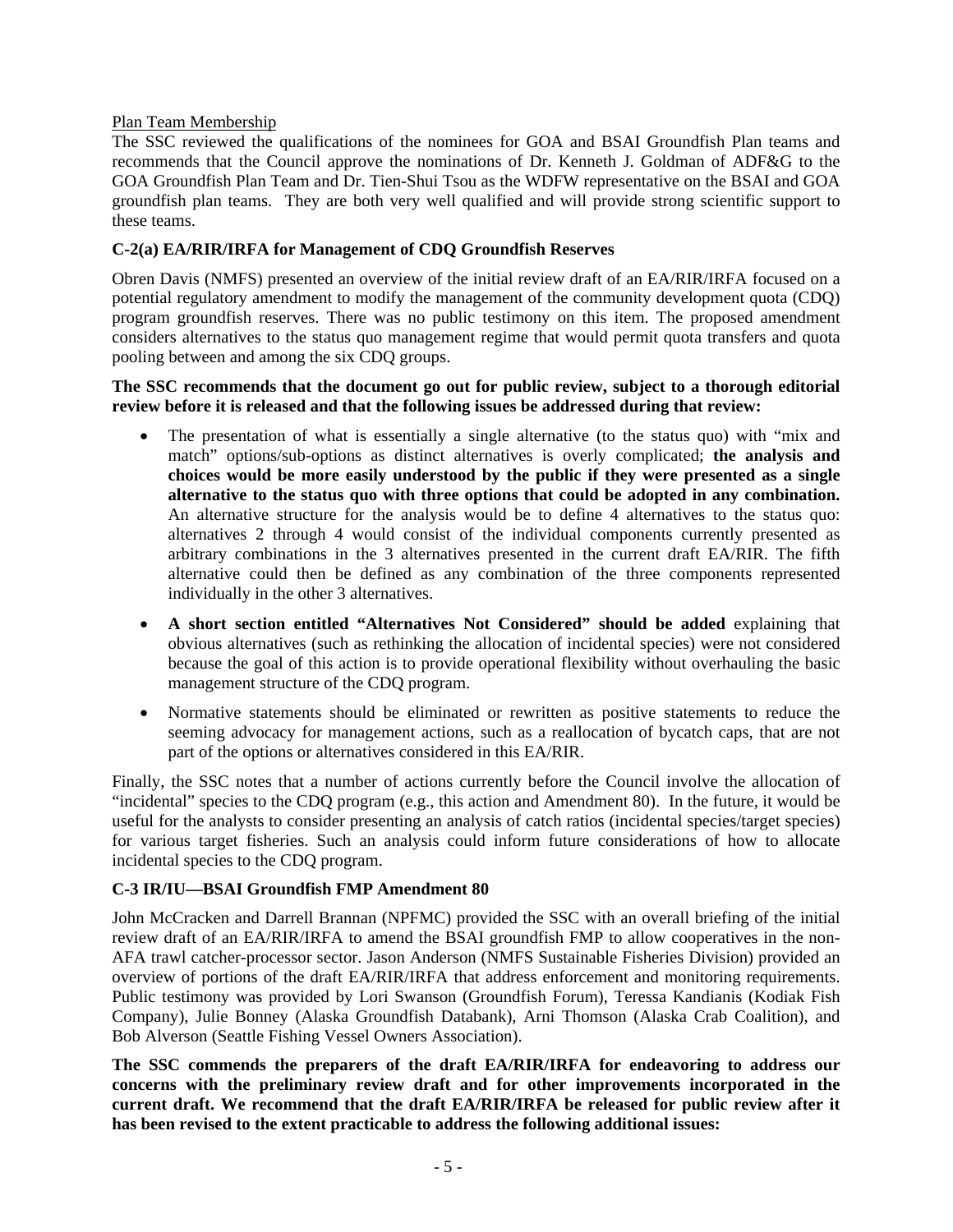- 1. Although the discussion of PSC allocations has been much improved, **the text is still somewhat unclear regarding how PSC would be partitioned between H&G and non-H&G vessels**  under the various alternatives as well as the economic implications of the alternatives and options for partitioning PSC. A careful editorial review and the judicious inclusion of specific examples that walk readers through what is at stake should help clarify this section for the Council and public.
- **2. The draft EA/RIR/IRFA should be updated to include information about the 2003 and, where available, 2004 fisheries.**
- 3. The discussion of product markets should include reference to recent work completed by economists at AFSC on groundfish product markets.
- 4. **The discussion on PSC allocation reduction (page 108) needs to be revised to recognize that historic bycatches may or may not be a good proxy for the minimum practicable level of bycatch incidental to harvesting target catches.** Because the historic record does not include periods of fishing under organizational structures that encourage cooperation among harvesters and because the historic record does not include periods of fishing subject to substantially reduced PSCs, there is little factual basis for asserting that restrictive PSCs will prevent the target fishery from harvesting the TAC.
- 5. The proposed changes for monitoring catches and bycatches are much better motivated, however, it would be helpful if additional information could be provided about the specific target levels for Type I and Type II error for estimates of overage of catch, bycatch, and PSC limits for individual vessels or vessel pools. A clearer identification of these targets would improve the ability of the SSC to judge whether the proposed sampling/observer deployment strategy is likely to provide sufficient precision. For example, the following figure<sup>1</sup> illustrates the tradeoff between the number of vessels pooled in a catch estimate, the fraction of a haul sampled, and the coefficient of variation associated with the catch estimate.



If the target level of precision were  $cv=0.02$ , the combinations of the number of vessels pooled and the fraction of a haul sampled would be represented by the upper rightmost contour line.

6. The reference section is incomplete and should be revised to include all of the sources cited in the text.

1

<sup>1</sup> From: Jensen LS, J Koebbe and KR Criddle. 2004. Pooled and Individual Bycatch Quotas: Exploring tradeoffs between observer coverage levels, bycatch frequency, pool size, and the precision of bycatch estimates. Economic Research Institute paper ERI 04-21, Utah State University, Logan, UT. 19p.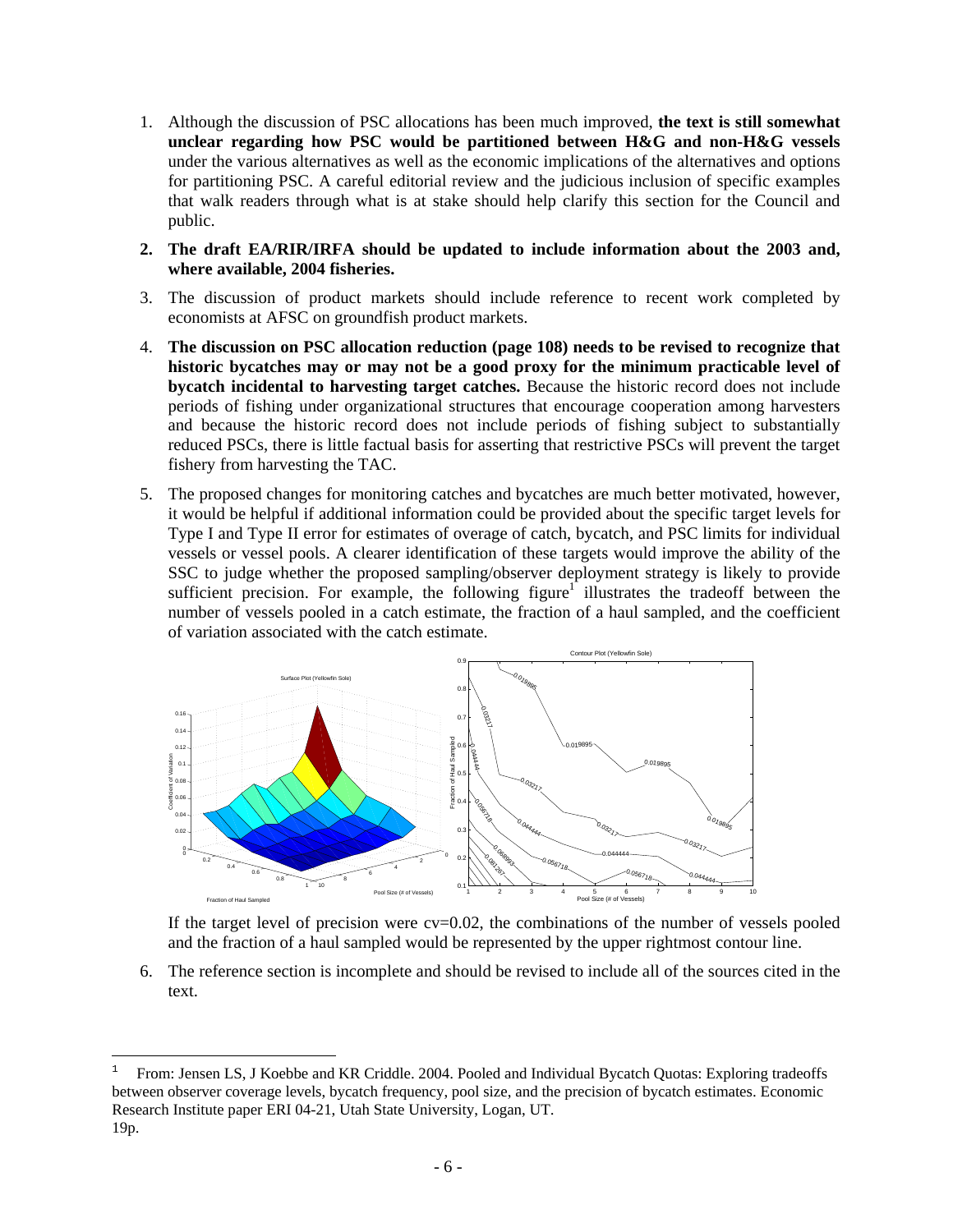7. The new supplement on Mandatory Data Collection provides a useful description of the constraints associated with collection of economic data and a helpful discussion of data collection programs that are operational in other council regions. As noted in our June 2005 minutes,

**… economic and socioeconomic data are absolutely necessary to determine whether regulatory actions are compliant with National Standard 1.** Experience with voluntary data reporting programs in the North Pacific region and in other regions suggests that such programs are inadequate. **Therefore, it would be irresponsible to eliminate the data** collection **requirement from the proposed amendment.** Moreover, the SSC notes that without economic and socioeconomic data, it will not be possible to determine the extent to which this amendment is successful at addressing the Council's problem statement, which specifies that the intent of this amendment is to "…reduce bycatch, minimize waste, and improve utilization of fish resources to the extent practicable in order to provide the maximum benefit to present generations of fishermen, associated fishing industry sectors, communities, and the nation as a whole."

8. The SSC notes that while the Council's problem statement addresses bycatch utilization/retention and bycatch reduction, some of the alternatives do not assure bycatch reduction.

# **C-4(a) BSAI Salmon Bycatch**

The SSC received presentations from Diana Stram (council staff) and Scott Miller (NMFS) on the public review draft EA/RIR/IRFA to modify existing Chinook and chum salmon savings area (proposed Amendment 84). This agenda item is scheduled for final action before the Council. Public testimony was provided by Karl Haflinger (SeaState). A presentation on genetic stock identification of chum salmon in the Bering Sea and Gulf of Alaska was provided by Drs. Jim and Lisa Seeb (ADF&G).

Bycatch of Chinook and chum salmon in the "A" and "B" Pollock seasons greatly increased in 2003 and 2004 over levels seen in the previous 5 years. That situation is even more exacerbated in 2005. As summarized in the SSC minutes from both the April 2005 and June 2005 meetings, bycatch of salmon has triggered closures of the salmon savings areas (SSA). There is some evidence that the closures are not effective at reducing bycatch and a re-evaluation of the current SSA is warranted. At the December 2004 Council meeting, a problem statement was drafted and several alternatives identified. The alternatives that were drafted were split into two Amendment packages. Package A (the subject of the present EA) was set on a fast track for analysis and implementation and a secondary package B on a slower pace pending developments in package A. The SSC received the preliminary EA/RIR/IRFA in June 2005 and provided a detailed list of recommendations to be addressed in the final EA/RIR/IRFA.

Three alternatives are included in the Amendment Package: a no action alternative; an alternative to eliminate the SSA closures; and an alternative to suspend the SSA closures and allow Pollock cooperatives and CDQ groups to institute a voluntary rolling hot spot (VRHS) closure program. Alternative 3 has 2 options dealing with actions to take in the event of noncompliance with the VRHS program plus a suboption to extend exemption of the chum SSA area closure to vessels in the trawl cod and/or flatfish targets.

**The SSC wishes to acknowledge the responsiveness of Council staff to the lengthy list of recommendations included in the June 2005 minutes.** It was also greatly appreciated that the final document was received well in advance of the meeting, allowing adequate time for review. In particular, the final report contained sections providing bycatch rate information inside and outside the SSAs, frequency diagrams of individual haul bycatch rates, run size information for Western Alaska chum and Chinook stocks, and information on hatchery releases around the Pacific Rim.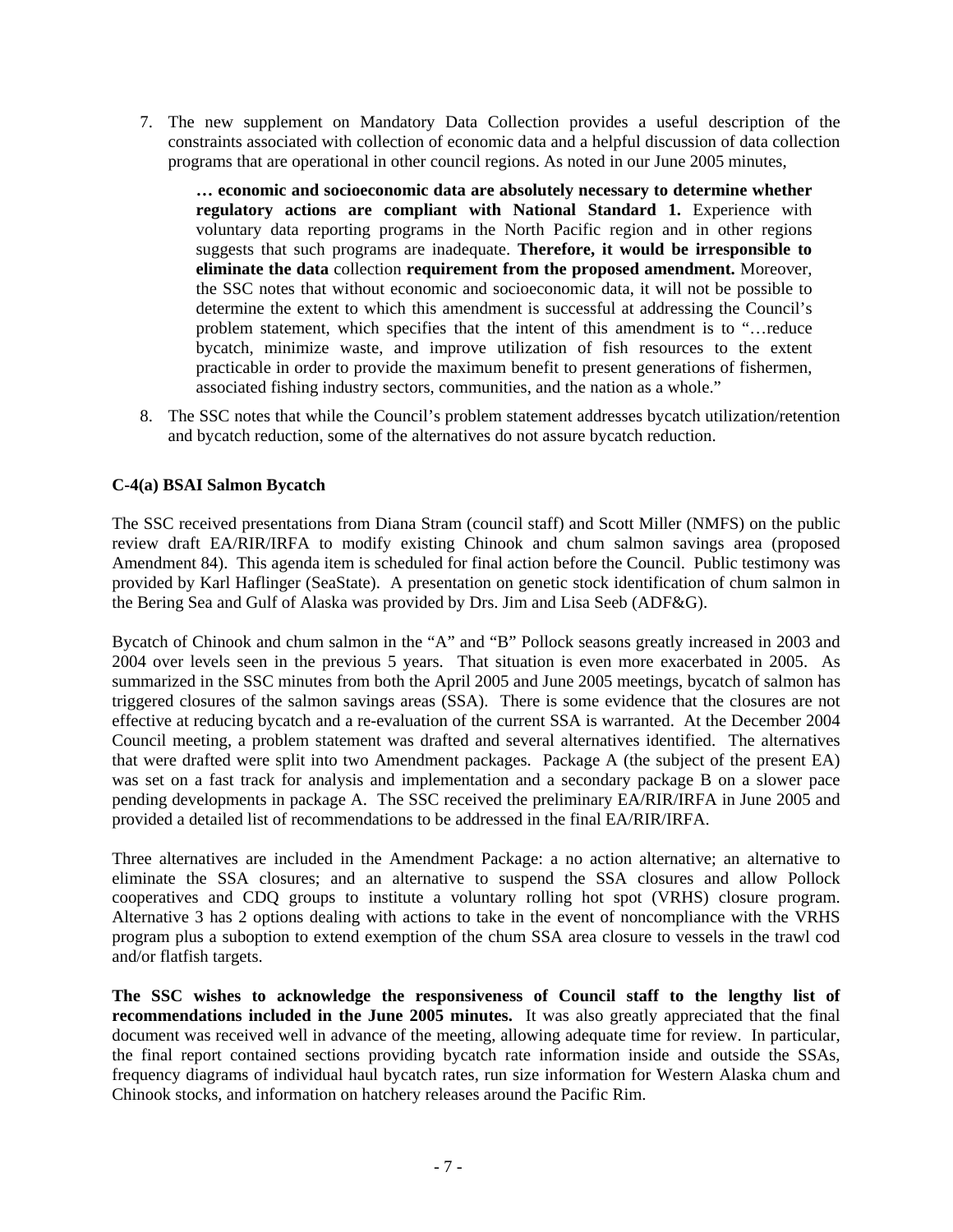To its credit, the industry has taken the initiative to develop an adaptive response to the situation. The VRHS closure program that is being proposed has been implemented on a voluntary basis with nearly full participation by the affected industry. **The SSC supports the action but there remain a few caveats we wish to highlight.** 

- **1. The SSC would like to see objective criteria for selection of the base bycatch rates.**
- 2. **While there is a limit on the maximum size of the area closures when the base rate is exceeded, there is no minimum size.** Thus, while the necessary conditions to implement a closure are spelled out, there is no guarantee that a closure will actually be implemented or that it will be of a sufficient size to be effective.
- 3. The SSC believes that the annual review is extremely important; **however, it will be difficult to determine with any certainty the effectiveness of the VRHS closures without clear objectives and criteria for determining whether the objectives are met.** The apparent objective is to achieve a lower bycatch using the VRHS closures than would be expected through closure of the salmon savings areas. In this case, a defensible (but impractical) approach would be to conduct a parallel experiment measuring salmon bycatch inside and outside of the savings areas.
- 4. The SSC notes that in adopting the VRHS closure program, the Council will be vesting much of the incentive for salmon conservation with the Inter cooperative Agreement group. It is worth noting that the ICA includes western Alaskan salmon interests, and that the group is also bearing much of the cost of monitoring and closure imposition.

The SSC looks forward to the analysis of alternatives for package B and the potential for salmon bycatch caps.

# **C-6 GOA Groundfish Rationalization**

Council members Diane Stram provided the SSC with a preliminary analysis of crab and salmon bycatch (C-6c), Nicole Kimball presented a preliminary analysis of community programs (C-6a), and Mark Fina provided the SSC with a review of options and alternatives for GOA Groundfish rationalization (C-6b1). **The SSC appreciates the thoroughness of these analyses and found the early discussion of this information to be very helpful.** There was no public testimony.

**For document C-6(b)(1) the SSC suggests that in anticipation of the considerable scrutiny that this proposed management change will generate that the following should be undertaken:** 

- 1. The document should include a separate discussion section on exvessel price formation (relative bargaining strength) for each alternative.
- 2. The document needs to be expanded to discuss the ability of managers to enforce regulations on discards and highgrading for small quotas allocated to unobserved or 30% observed vessels.
- 3. The discussion of GOA Groundfish rationalization must draw upon the results of crab rationalization. To the extent possible, data collected in the crab rationalization program should be analyzed. This should include estimates of the size and distribution of rents, changes in the participation of processors, harvesters and crew, and changes in the economic impacts to communities. This information should supplement anticipated post-rationalization information resulting from the halibut/sablefish IFQs and AFA.
- 4. In anticipation of the lack of data to perform a comprehensive analysis of the effects of the crab rationalization program the SSC encourages Council staff to poll processors, harvesters and crew to include the following open-ended questions.
	- a. Are you better or worse off under the current (post-rationalization) management regime then you were under pre-rationalization management. Why.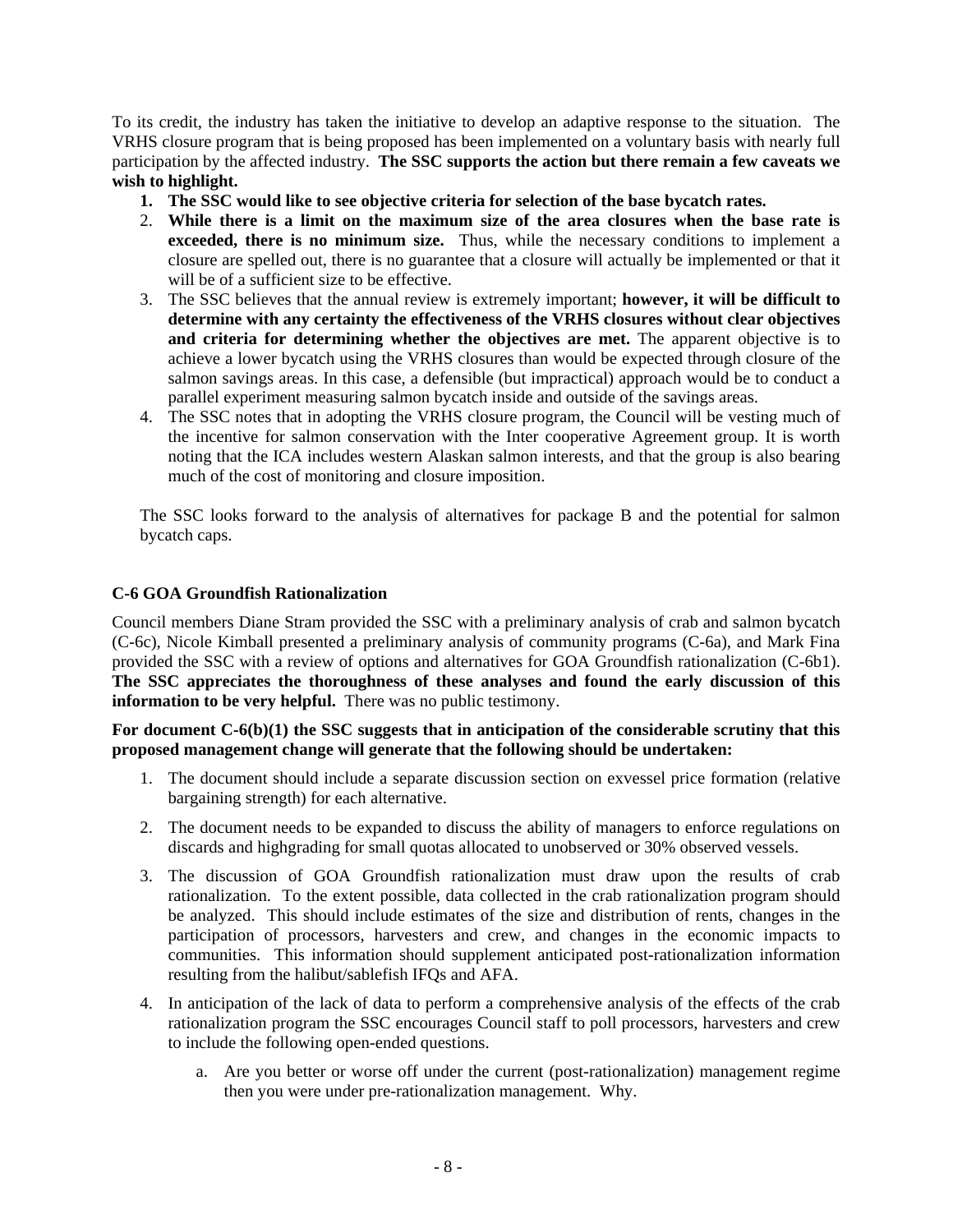- b. Do you feel like your exvessel price bargaining position in relation to the processors (or harvesters) has (i) strengthened, (ii) weakened, or (iii) remained unchanged relative to prior management. Why.
- 5. Because of the unique options associated with GOA Groundfish rationalization, such as harvester share reductions for moving between processors, allocation of harvester shares to processors and Coop linkages with processors, **the SSC feels that rigorous analysis of these options are needed. One avenue for this is experimental economics.** The SSC notes that this was performed for crab rationalization and would be helpful here after more detail is fleshed out in the options. It was noted that Nobel Laureate Vernon Smith is on an appointment at UAA and has expressed interest in extending his groundbreaking experimental economic studies to fisheries.

#### **D-1 National Standard 1 guidelines**

Dr. Grant Thompson (Alaska Fisheries Science Center) provided an overview of the revised guidelines for National Standard 1 (NS1).

The subcommittee of the NPFMC SSC met by videoconference/teleconference on August 10, 2005. Participating were SSC members Anne Hollowed, Gordon Kruse, and Terry Quinn. Other participants were Jane DiCosimo, Martin Dorn, Dana Hanselman, Jim Ianelli, Chris Oliver, Phil Rigby, Kalei Shotwell, Diana Stram, Grant Thompson, and Dave Witherell. The SSC approved the comments with a few minor modifications. **The SSC recommends that the NPFMC should forward the following comments to the NMFS.** 

The following are the SSC members' comments on the proposed rule for revision of the National Standard 1 guidelines.

#### Throughout

1) Notation should be consistent to the extent possible. In particular,  $B_{\text{lim}}$  should be the long-term expected stock size resulting from fishing at  $F_{\text{lim}}$ , as opposed to the biomass level below which the stock is determined to be depleted. The biomass level below which the stock is determined to be depleted should be labeled " $B_{dep}$ " instead of " $B_{lim}$ ."

2) The phrase "OY control rule" should be replaced with "target control rule," with the understanding that the target control rule does not *define* the annual OY but rather sets an *upper bound* on the annual OY (see comment on  $(d)(4)(i)$  below). The reasons for this suggestion are threefold: First, the OY specification must consider all relevant social, economic, and ecological factors, the entire array of which would be extremely difficult, if not impossible, to encapsulate in a harvest control rule. Second, Councils should have the flexibility to specify a target control rule at the single stock level while specifying OY for the fishery (or fisheries) as a whole. Referring to a target control rule as an "OY control rule" in such cases will prove confusing. Third, the Bering Sea/Aleutian Islands and Gulf of Alaska groundfish FMPs, which have already proven extremely effective in accomplishing the purposes the proposed rule is intended to achieve, would have to be modified substantially if the proposed requirements regarding use of OY control rules are interpreted strictly. The features of the harvest control system used in these two FMPs are compared and contrasted with the approach mandated by the proposed rule in Attachment 1. Some possible options for implementing a target control rule that serves as an upper bound on the annual OY while satisfying the underlying objectives of the proposed rule are described in Attachment 2.

3) The Supplementary Information section on page 36240 states, "Fishery management plans (FMPs) *may* be revised so that species/stocks may be classified as 'core' stocks or stocks falling within a 'stock assemblage' for each FMP…" (emphasis added) and in (b)(4) the proposed rule states, "A stock identified as a regulated stock *should* be designated as a core stock and/or a member of a stock assemblage…"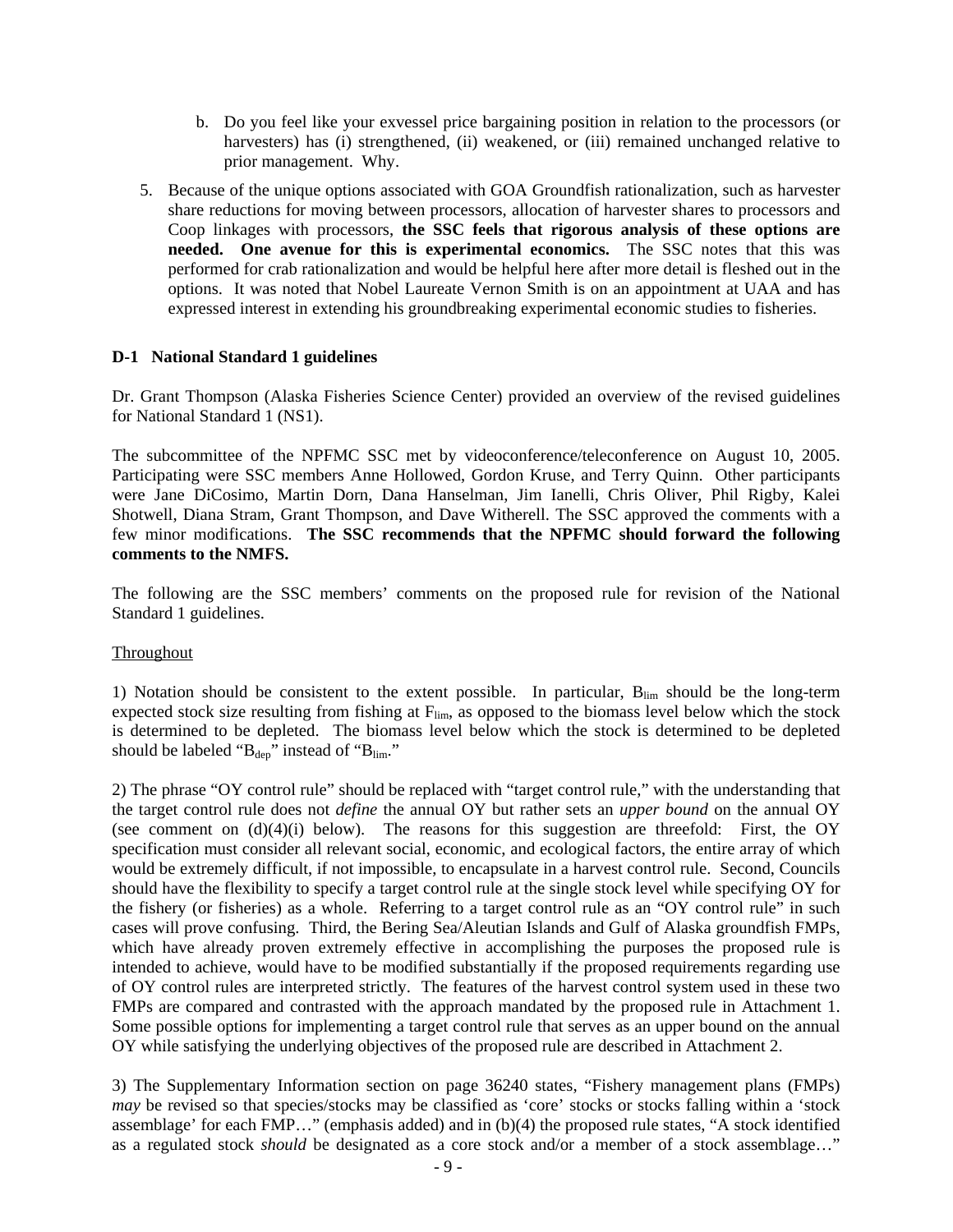(emphasis added), implying that identification of core stocks and assemblages is desirable but not required. However, much of the proposed rule presumes that such identification will necessarily take place, as the phrase "core stock" occurs 56 times in the proposed revision of §600.310. For example, in (b)(2)(iii) and (d)(4)(i), the proposed rule *requires* specification of an OY control rule for each core stock. If a Council simply chooses not to identify core stocks and assemblages, how will the NS1 guidelines apply to that Council's FMPs?

4) The proposed rule's suggestion to replace the term "overfished" with "depleted" is a much-needed and welcome improvement. Given that "overfished" and "overfishing" are just two forms of the same verb but have been given entirely different meanings in the current NS1 guidelines, it has proven extremely difficult to communicate effectively using these terms. Also, as the proposed rule correctly notes, a stock's biomass can fall to low levels for reasons other than fishing, so it is misleading to label all stocks exhibiting low biomass as being "overfished."

# Page 36250

(b)(2)(i) The proposed rule states, "Compliance with the guidelines requires specification of two SDC." This is not accurate, as exceptions are given in  $(e)(2)(ii)(B)$  and  $(e)(2)(ii)(C)$ . The text should be changed to something like, "With limited exceptions, compliance with the guidelines requires specification of two SDC."

# Page 36251

(b)(3)(xi) The definition of "Fishery management unit" reads, "Fishery management unit (FMU) means a list of fish species or stocks in an FMP that have been determined to be in need of conservation and management. These stocks constitute the FMP's set of regulated stocks and are the stocks for which MSY, OY, and SDC are required." Two aspects of this definition need to be clarified: First, would an FMP amendment be required in order to include a new stock in a managed fishery, or can the list of stocks be descriptive (e.g., "all resident populations of the genus *Sebastes* located in the management area")? Second, in stating that the list constitutes "the stocks" for which MSY, OY, and SDC are required, does the proposed rule imply that these quantities need to be specified for each individual stock, each core stock and assemblage, each FMU, in aggregate for the entire set of fisheries managed under the FMP, or something else?

(b)(3)(xxvi) The proposed rule states, "*Rebuilding plan* means a revision of an OY control rule that addresses the management objective to rebuild a depleted (i.e., previously called "overfished") stock's abundance…." However, as noted in (e)(2)(ii)(B), it is possible for an existing OY control rule to be fully adequate as a rebuilding plan. Therefore, the definition should be changed by inserting the phrase "an OY control rule or" after "means."

# Page 36252

(b)(4) The proposed rule states, "A fishery means one or more stocks of fish that can be treated as a unit for purposes of conservation and management." However, this omits half the definition given in the MSFCMA, namely that "fishery" can also refer to any fishing for such stocks. Both parts of the legal definition are very relevant to the NS1 guidelines. For example, suppose that a target fishery exists for cod, no target fishery exists for capelin, and capelin is taken as bycatch in the target fishery for cod. In the context of computing B<sub>lim</sub>, the term "cod fishery" would most appropriately refer to the cod stock itself. On the other hand, in setting a bycatch limit designed to protect the capelin stock from incidental effects resulting from fishing for cod, the term "cod fishery" would most appropriately refer to the act of fishing for cod. If the guidelines state that a fishery can *only* mean a stock or group of stocks, the range of allowable actions to protect the marine ecosystem would be far too limited.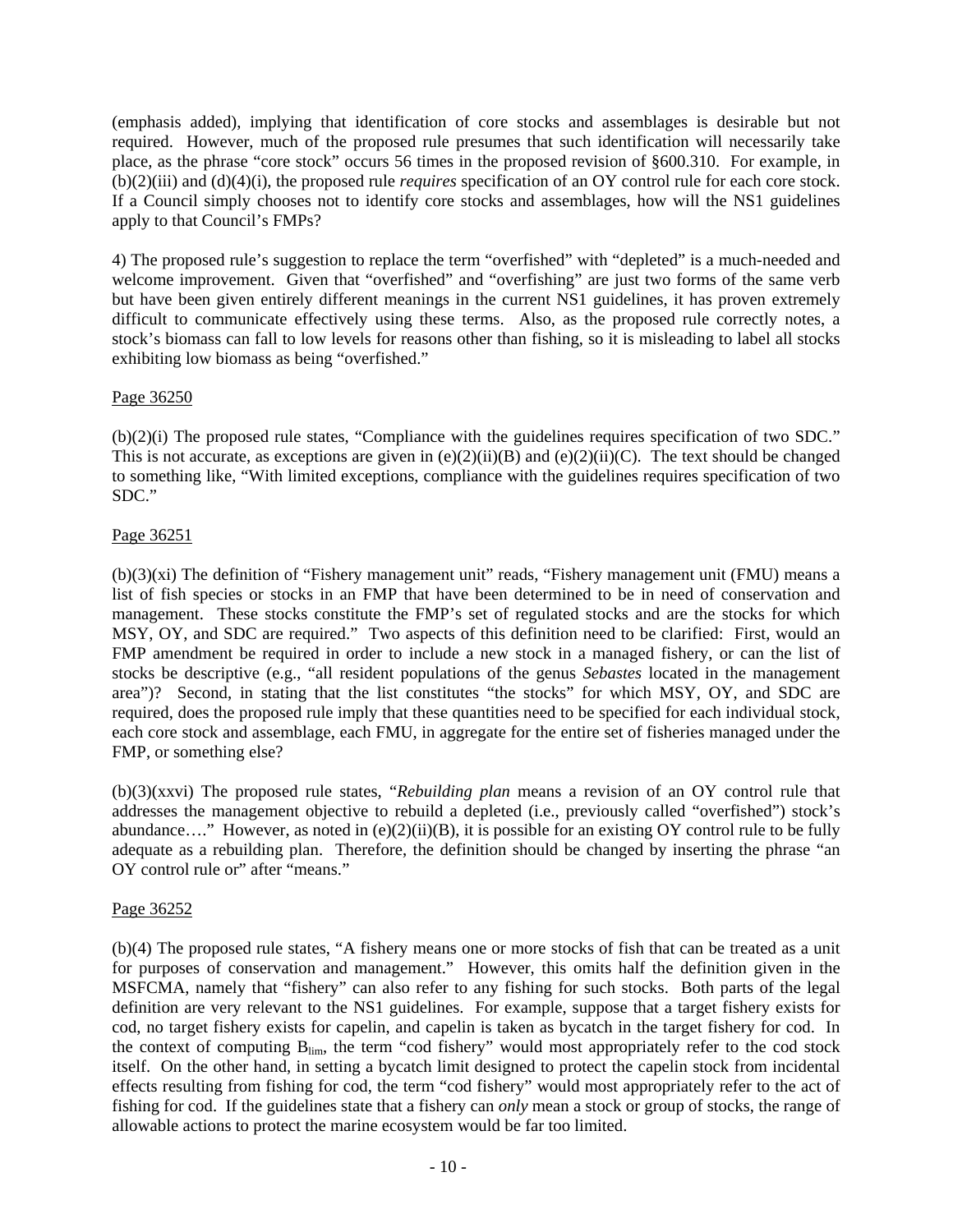(b)(4) The proposed rule states, "The SDC of NS1 are applied to the regulated stocks listed in the FMUs of an FMP. A stock identified as a regulated stock should be designated as a core stock and/or a member of a stock assemblage." While the acknowledgement that an FMP can contain more than one FMU is an important and helpful clarification, the relationships between the terms "FMP," "FMU," "fishery," "core stock," and "assemblage" remain unclear. The guidelines should clarify that simply mentioning a stock in an FMP does not thereby make that stock a "fishery." Neither does mentioning a stock transform the FMP into an FMP *for* that stock. Councils should be encouraged to distinguish between those stocks that are targets of a fishery managed under the FMP and other nontarget stocks that may be impacted by a fishery managed under the FMP, with the understanding that it is permissible to regulate the impacts of a target fishery on a nontarget stock without first declaring the existence of a "fishery" for that nontarget stock. One place where such encouragement could be given is in the "Transitional Steps" section of the preamble on page 36247. Some possible text for inclusion in that section is contained in Attachment 3.

(b)(4) The proposed rule states, "It is the goal to acquire sufficient scientific information to attain a known status for each core stock and to assign all other managed stocks to a stock assemblage." It is not clear whether the phrase "all other managed stocks" necessarily includes all bycatch species, for example bycatch species managed under other FMPs.

# Page 36254

(d)(4)(i) The proposed rule states, "In most cases, only a few factors can be quantified in the OY control rule, but the FMP still must address all relevant factors in its demonstration that the targeted management actions will achieve OY for the fishery while preventing overfishing." The first part of this sentence is certainly true, but the second half of the sentence seems to contradict the first half. How will a Council ever be able to demonstrate that incorporating only a few factors in the OY control rule will achieve the same OY that would be prescribed by considering *all* relevant factors? Similar problems regarding the relationship between the OY control rule and OY itself are evident throughout the middle portion of this paragraph. Specifically, sentences 4 through 9 of this paragraph should be replaced with something like the following: "To assist in specifying OY and preventing overfishing, each FMP must include a target control rule for each core stock and for each assemblage or indicator stock within an assemblage. The harvest level associated with the target control rule must be less than the harvest level associated with the fishing mortality limit. The target control rule serves as an upper bound on the annual OY. The probability of exceeding the OY in any given year should not exceed 50 percent."

(d)(5)(i) The proposed rule states, "These measures should allow for practical and effective implementation and enforcement of the management regime, so that the harvest is allowed to achieve OY, but should result in at least a 50-percent probability of the fishing mortality being below  $F_{\text{lim}}$ ." The latter part of this sentence seems superfluous. If the expected value of the actual  $F$  does not exceed  $F_{target}$  (as (d)(4)(i) says it should not), then  $F_{target}$  can be set arbitrarily close to, but below,  $F_{lim}$  and still maintain greater than a 50% chance of the actual F falling below  $F_{\text{lim}}$ . In mathematical terms, if  $Pr(F_{actual} \leq F_{target}) \geq 0.5$  and  $F_{target} \leq F_{lim}$ , it follows automatically that  $Pr(F_{actual} \leq F_{lim}) > 0.5$ .

# Page 36255

(e)(1)(ii) The proposed rule states, "The capacity of a stock to produce MSY depends on the reproductive potential of the stock when its abundance is near B<sub>MSY</sub>." This is not true. While the derivation of MSY clearly depends on the productivity of a stock when its abundance is near  $B_{MSY}$ , the capacity of a stock to produce MSY depends on the stock's current biomass.

(e)(2) The proposed rule states, "In all cases, SDC (both  $F_{lim}$  and  $B_{lim}$  or their proxies) should be specified…." However, because  $(e)(2)(ii)(B)$  and  $(e)(2)(ii)(C)$  list exceptions to the requirement for specification of  $B_{lim}$ , the text should be modified accordingly.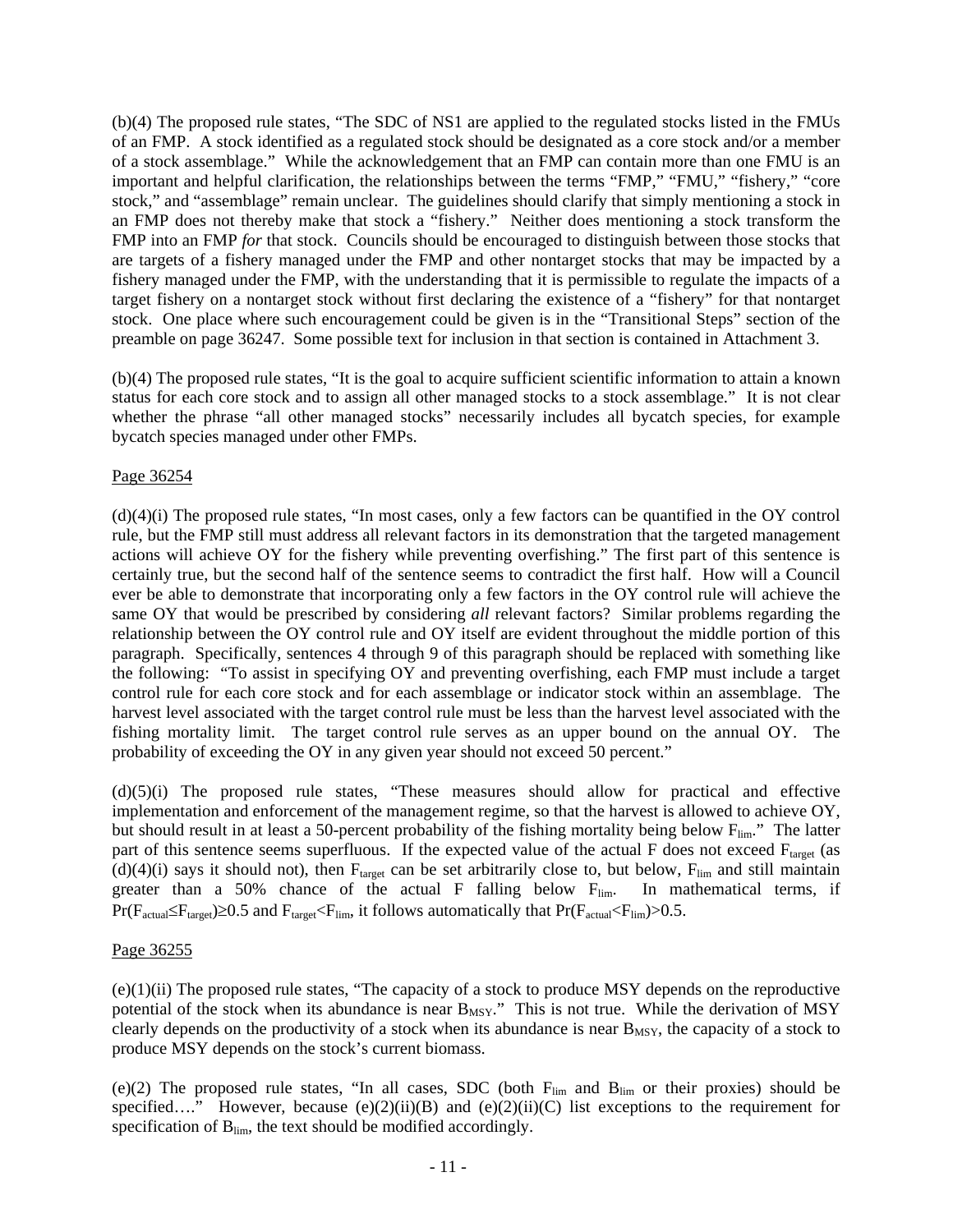(e)(2)(ii)(B) Providing this exception to the requirement for specification of  $B_{lim}$  (viz., when a highly precautionary target control rule has already been specified) is a much-needed and welcome improvement. This provision holds considerable promise for increasing efficiency and predictability in the management system by allowing for legally acceptable rebuilding plans to be built into the target control rules from the beginning.

# Page 36256

 $(e)(2)(ii)(D)$  The proposed rule states, "In the case of some species, such as some penaeid shrimp, squid, and Pacific salmon, that have very short life spans and may have extreme year-to-year fluctuations in stock abundance, the definition of  $B_{\text{lim}}$  can be based on the stock abundance in more than 1 consecutive year." Because some long-lived species can also have extreme year-to-year fluctuations in stock size, the phrase "have very short life spans and may" should be omitted from this sentence.

(e)(3)(iv) The proposed rule states, "Councils *must* build into the specification of OY and OY control rules available data on the fishing communities affected by the specific fishery being considered" (emphasis added). This sentence is worded much too strongly. A requirement to build the available data on affected fishing communities into the OY control rule for every core stock and stock assemblage would be daunting, to say the least, and seems to contradict the language in  $(d)(4)(i)$  that states, "To the extent possible, the OY control rule for each core stock or stock assemblage *should* quantify the relevant social, economic, and ecological factors used to reduce MSY to get OY" (emphasis added). The sentence could be omitted entirely, given that the requirement for considering social and economic factors in the specification of OY is already detailed in  $(d)(3)(i)$  and  $(d)(3)(ii)$ . If it is to be retained, it should be modified so as to be more realistic.

(e)(4) The proposed rule states, "MSY and OY control rules must be designed and calculated for prevailing environmental, ecosystem, and habitat conditions…." This sentence should be clarified by inserting the phrase, "including biotic factors such as the abundance of predator and prey species, and climate variability" after "conditions."

(e)(4)(ii) The proposed rule states, "Suitable evidence for a relevant environmental shift could include scientific information for a long-term change in an environmental, ecosystem, or habitat condition that has been demonstrated to directly and plausibly relate to stock productivity. The justification for an environmentally based change in the SDC must adequately demonstrate that the environmental change is substantially more persistent than the environmental fluctuations normally experienced by each generation of fish." The wording of the second sentence is confusing. Perhaps it is intended to imply the following algorithm:

- 1) Find an environmental variable that has been directly and plausibly related to stock productivity.
- 2) Compute the average length of the anomalies for that environmental variable over the most recent generation.
- 3) If the length of the current anomaly is substantially greater than the average anomaly length computed in (2), this constitutes a relevant environmental shift.

If the above algorithm is what the proposed rule is intended to describe, some difficulties are apparent. In particular, tying the average anomaly length to the most recent generation may result in a very small sample size for the anomaly lengths, meaning that an anomaly whose length is less than average from a historical perspective could be substantially longer than the average anomaly for the most recent generation. If the second sentence quoted above is to be retained, it should be prefaced by "For example" and the "must" should be changed to "could." Alternatively, it could be modified to read, "The justification for an environmentally based change in the SDC must adequately demonstrate that the environmental change is persistent on a time scale that is meaningful to the dynamics of the stock."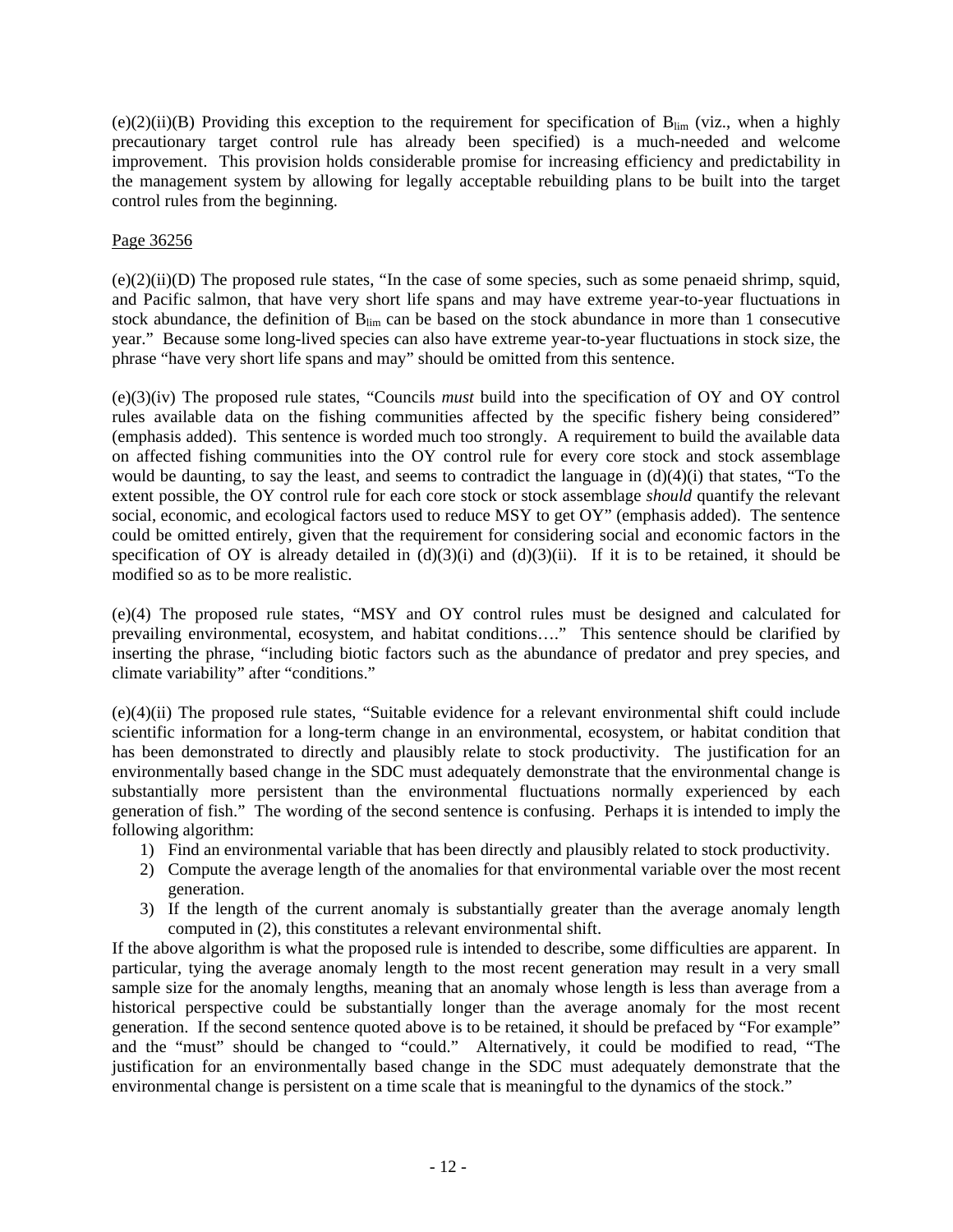## Page 36257

(f)(4)(ii) The proposed rule states, "The rebuilding plan represents a temporary modification of the longterm OY control rule in order to rebuild the stock to  $B_{MSY}$ ; at which time the target fishing mortality level of the fishery would switch to that determined by the long-term OY control rule." However, as noted in  $(e)(2)(ii)(B)$ , it is possible for an existing OY control rule to be fully adequate as a rebuilding plan. Therefore, the sentence quoted above should be changed by inserting the phrase, "Except in cases where it is demonstrated that the existing OY control rule is sufficiently precautionary that it obviates the need for a separate rebuilding plan," at the beginning.

(f)(4)(ii)(A) The proposed rule states, "A number of factors *may* be taken into account in the specification of the time period for rebuilding" (emphasis added), after which a list of six items follows. The first five items in the list recapitulate the list of factors given in §304(e)(4)(A)(i) of the Magnuson-Stevens Act. This is problematic because the Magnuson-Stevens Act states that these factors "shall" (not "may") be taken into account. The sixth item on the list repeats  $\S304(e)(A)(A)(ii)$  of the Magnuson-Stevens Act. Like the first five items, this one is not an option but a requirement. However, unlike the first five items, this one is a constraint rather than a factor and should be listed separately (which would also improve the grammatical structure of the sentence).

## Page 36258

 $(f)(5)(i)$  The guidelines should mention the statutory requirement to review rebuilding progress "at routine" intervals that may not exceed two years"  $(\frac{2}{304(e)})(7)$ .

 $(f)(5)(ii)$  and  $(f)(5)(iii)$  What does "substantially" mean? One possible definition of a "substantial" change" would be any change that results in less than a 50% chance of the stock or assemblage being rebuilt by  $T_{\text{max}}$ .

 $(f)(5)(ii)(B)$  and  $(f)(5)(iii)(B)$  Maintaining the fishing mortality targets and lengthening the time horizon should not be an option unless fishing mortality is already zero. Some reduction in fishing mortality rates should be required whenever possible and some sort of constraint should be placed on a Council's ability to extend the time horizon. Possibilities include the following:

- 1) The time horizon should be extendable only up to the new  $T_{\text{max}}$ .
- 2) Lengthening of the time horizon should be used only as a last resort.
- 3) Any lengthening of the time horizon must be accompanied by an analysis showing why this produces greater net benefits to the Nation than a reduction in fishing mortality.
- 4) Any lengthening of the time horizon must be accompanied by a commensurate reduction in fishing mortality.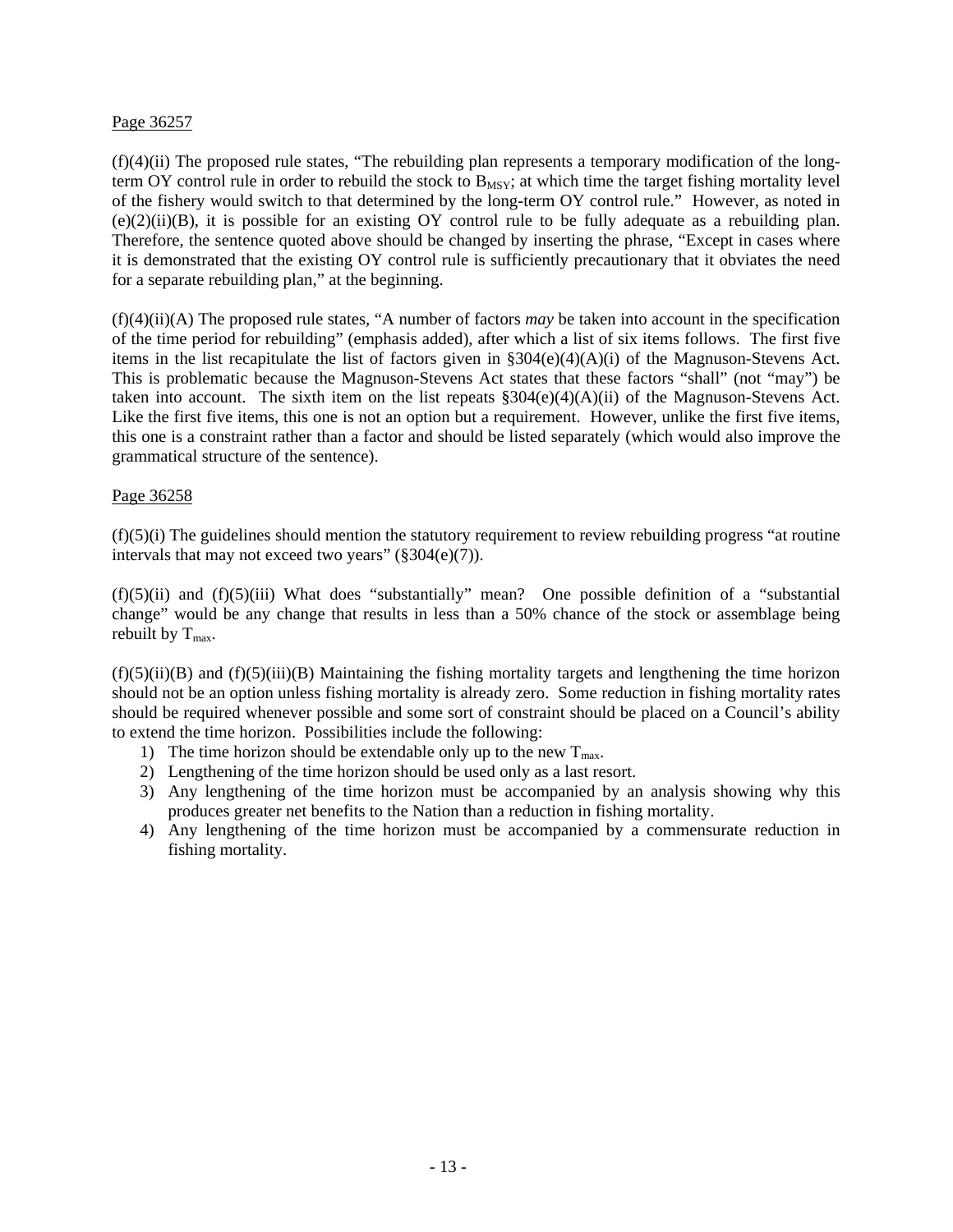#### **Attachment 1: Harvest Control in Alaska Groundfish Management**

In the FMPs for the groundfish fisheries of the Bering Sea/Aleutian Islands and Gulf of Alaska (hereafter "the Alaska system"), the primary control on fishing mortality is an annually specified "total allowable catch" (TAC). TAC is set either for individual stocks or groups of stocks (e.g., the Bering Sea walleye pollock stock has its own TAC, but the group of Bering Sea rockfish stocks known as "other rockfish" have an aggregate, group-wide TAC). The individual stocks function like "core stocks" and the groups of stocks function like "assemblages," even though they are not designated by those names in the FMPs. Although TAC provides the primary control on fishing mortality in the Alaska system, it does so in the context of several other reference points. The full set of reference points may be described hierarchically as follows:

- 1) First, an "overfishing level" (OFL) is set for each individual stock or group of stocks. The OFL is derived from a limit control rule that defines the "overfishing" mortality rate as an explicit function of spawning biomass or proxy thereof. The "overfishing" mortality rate serves the same purpose as  $F_{\text{lim}}$  in the proposed rule. The limit control rule in the Alaska system does not allow fishing mortality to exceed the MSY rate under any circumstance and requires substantial reductions below the MSY rate when spawning biomass is close to or below the MSY level (the lower the biomass, the greater the reduction).
- 2) A "maximum acceptable biological catch" (maxABC) is then set for each individual stock or group of stocks. The maxABC is derived from a second control rule that is more conservative throughout its range than the limit control rule used to derive OFL (except at very low stock sizes, where OFL and maxABC both equal zero).
- 3) An "acceptable biological catch" (ABC) is then set for each individual stock or group of stocks. The ABC is never greater than the corresponding maxABC, and is often less. The amount by which ABC is reduced from maxABC is determined on a case by case basis. No single harvest control rule governs these reductions.
- 4) A TAC is then set for each individual stock or group of stocks. The TAC is never greater than the corresponding ABC, and is often less. The amount by which TAC is reduced from ABC is determined on a case by case basis. No single harvest control rule governs these reductions. TACs are also constrained by the requirement that their sum (across individual stocks and assemblages) must fall within the OY range specified in the FMP. Each year, catches are carefully monitored throughout the fishing season. A fishery is closed when the corresponding TAC has been taken or when it appears likely that further fishing will result in the TAC being exceeded. Therefore, the sum of the catches is typically less than the sum of the TACs, which in turn is typically below the sum of the ABCs, which in turn is typically below the sum of the maxABCs, which in turn is always below the sum of the OFLs.

It is difficult to point to any single item in the Alaska system that matches the exact definition of an "OY control rule." In the Alaska system, OY is specified as a fixed range of aggregate catches (across individual stocks and assemblages), so the OY specification implies at most a fuzzy, aggregate sort of control rule with no direct relationship to the explicit control rules that apply to the individual stocks and assemblages. However, because the actual management of the fisheries is based on stock-specific or assemblage-specific TACs that are highly constrained by sets of explicit control rules and other considerations that always result in TAC being less than or equal to the maxABC, it is clear that the various features of the Alaska system work together to serve the same purpose as the OY control rule required by the proposed rule.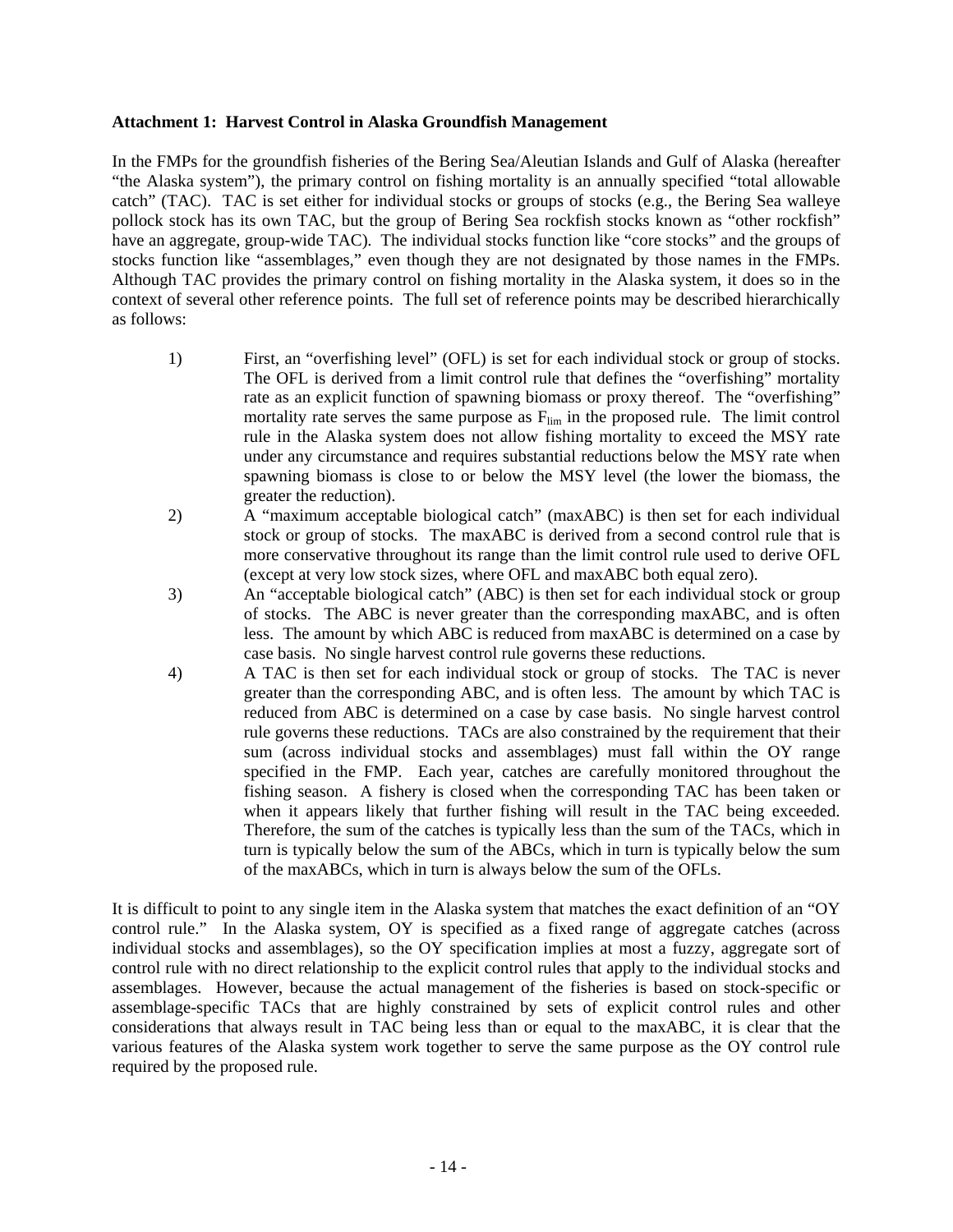# **Attachment 2: Some possible options for using target and limit control rules to set a target catch**

The main objectives of the proposed rule appear to include the following:

- 1) Achieving OY while preventing overfishing.
- 2) Achieving widespread use of limit control rules (LCRs) to define overfishing.
- 3) Achieving widespread use of annually specified target catch levels.
- 4) Achieving widespread use of target control rules (TCRs) to help define target catch.

The above objectives can be fully attained while still allowing Councils some degree of flexibility in defining the relationship between target catch and the TCR and the relationship between target catch and OY. Specifically, Councils could be given two lists of three options, from which they could choose one option apiece:

List A: Options relating target catch to the TCR.

- Option A1) The TCR defines target catch in each year.
- Option A2) The LCR constrains target catch in each year and the TCR defines target catch on average.
- Option A3) The TCR constrains but does not define target catch in each year.
- List B: Options relating target catch to OY.
	- Option B1) Target catch in each year should approximate OY.
	- Option B2) Target catch on average should approximate OY.
	- Option B3) Target catch in each year should be no greater than OY.

With respect to the options in List B, it would be a straightforward exercise to provide a more detailed list covering issues such as whether OY is constant or specified annually and whether target catch and OY are specified at the same or different levels of species aggregation.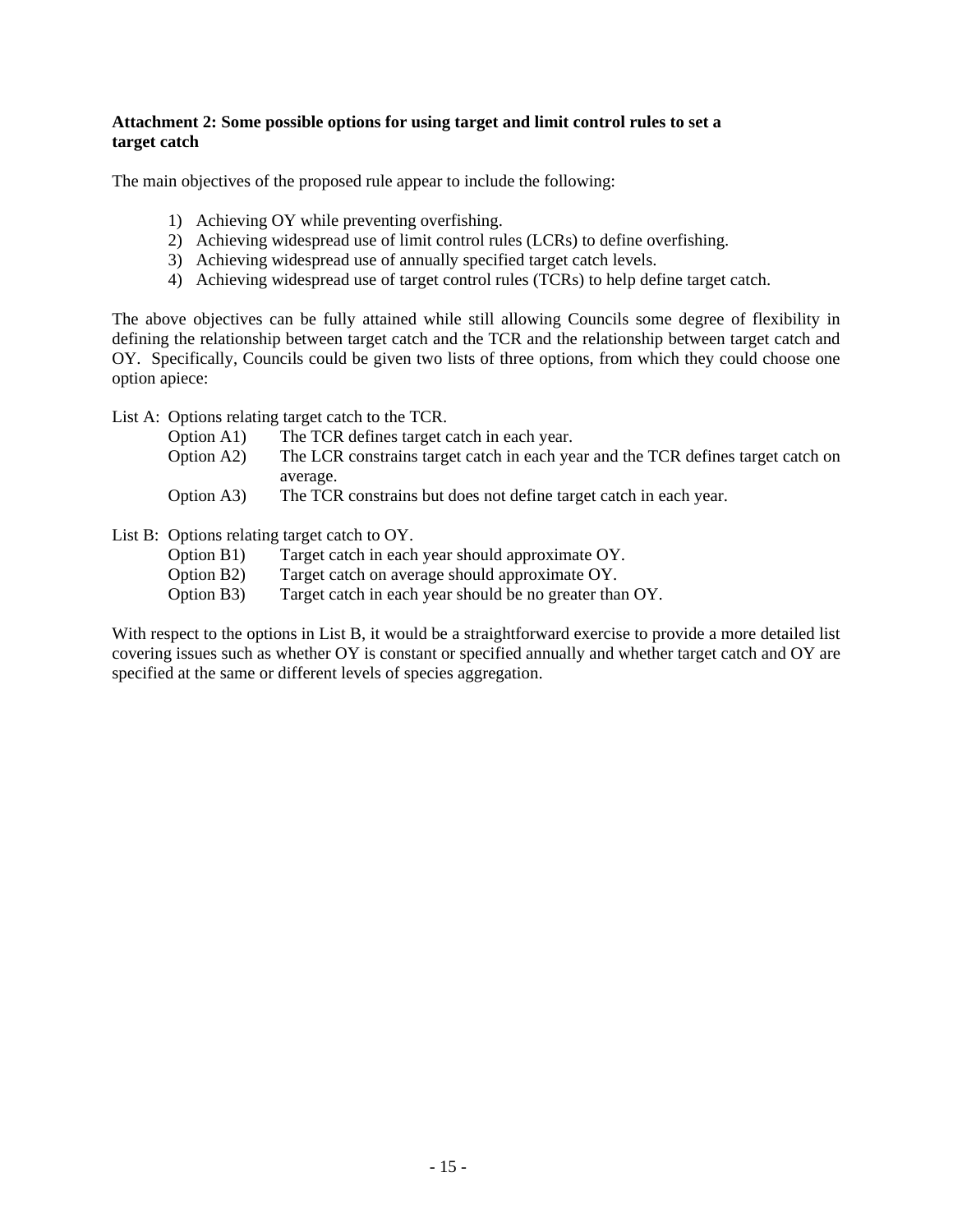#### **Attachment 3: Possible substitute for paragraphs 4 and 5 of the "Transitional Steps" section of the Preamble on page 36247**

The transition toward distinguishing between core stocks and assemblages should proceed in two major steps:

 First, Councils are encouraged to re-evaluate their existing specifications of FMUs ("fisheries" in the terminology of the Magnuson-Stevens Act). The Magnuson-Stevens Act mandates that a Council's FMPs be of sufficient breadth to manage "each fishery under its authority that requires conservation and management" (Section 302(h)). The following points are important to bear in mind when considering this requirement:

 A) It is not necessary for every stock within a Councils' geographical area of authority to be managed under an FMP, because not all stocks are the subjects of fisheries (e.g., it would probably not be necessary for a stock of tubeworms to be managed under an FMP if no fishermen are interested in harvesting tubeworms).

 B) It is not necessary for every fishery within a Councils' geographical area of authority to be managed under an FMP, because not all fisheries require conservation and management (e.g., if a single fisherman started an artisanal tubeworm fishery, it may have such small impacts on the tubeworm stock that Federal management would not be required).

 C) If a stock is not the subject of any fishery or if a fishery for that stock exists but is so small that Federal management is not required, this does not obviate the Council's responsibility to ensure that its FMPs provide due protection for the marine environment, including those stocks that are incidentally impacted by the fisheries managed under the FMPs (e.g., a Council could require that impacts on tubeworms be held to ecologically safe levels, by designating closed areas or gear restrictions or by other means).

 D) It is permissible for an FMP to require collection of data pertaining to certain "unmanaged" stocks without thereby engendering a requirement to specify MSY, OY, and status determination criteria for such stocks (e.g., requiring collection of bycatch data on tubeworms does not mean that the Council must also specify status determination criteria for tubeworms).

 Second, the Council should determine how to partition stocks into the "core" and "assemblage" categories. The following two situations are likely to predominate:

 A) In some cases (e.g., the Mid-Atlantic Council's Spiny Dogfish FMP, the New England Council's Atlantic Sea Scallops FMP, and the Gulf of Mexico Council's Stone crab FMP), an FMP manages a single fishery for a single stock, so it is obvious that the single stock is a core stock. In straightforward cases such as these, the stock should be designated officially as a core stock the next time the FMP is amended.

 B) In other cases (e.g., Pacific Coast Groundfish FMP, Bering Sea and Aleutian Islands Groundfish FMP, Gulf of Alaska Groundfish FMP), an FMP manages multiple fisheries for multiple stocks, specifying individual catch limits at the level of the single stock in some instances and at an aggregate (group of stocks) level in other instances. Rather than move immediately to a designation of "core" for all stocks with individual catch limits and "assemblage" for all groups of stocks with aggregate catch limits, Councils should take the opportunity to re-evaluate their current stock groupings, or lack thereof. Councils may choose to undertake such re-evaluation one stock or assemblage at a time (e.g., as rebuilding plans are developed or modified) or in one comprehensive effort. In particular, if a stock is found to be the subject of a fishery requiring conservation and management but specification of meaningful status determination criteria for the stock is not feasible due to limitations of data, consideration should be given to the possibility of merging the stock into a suitable assemblage for which meaningful status determination criteria can be specified.

## **D-1(a) Bering Sea Stock Assessments**

Dr. Grant Thompson (Alaska Fisheries Science Center) presented the following new assessments to the SSC: Bering Sea and Aleutian Islands sculpins, Bering Sea Aleutian Islands octopus, Bogoslof Island pollock, and Bering Sea Aleutian Islands P. cod.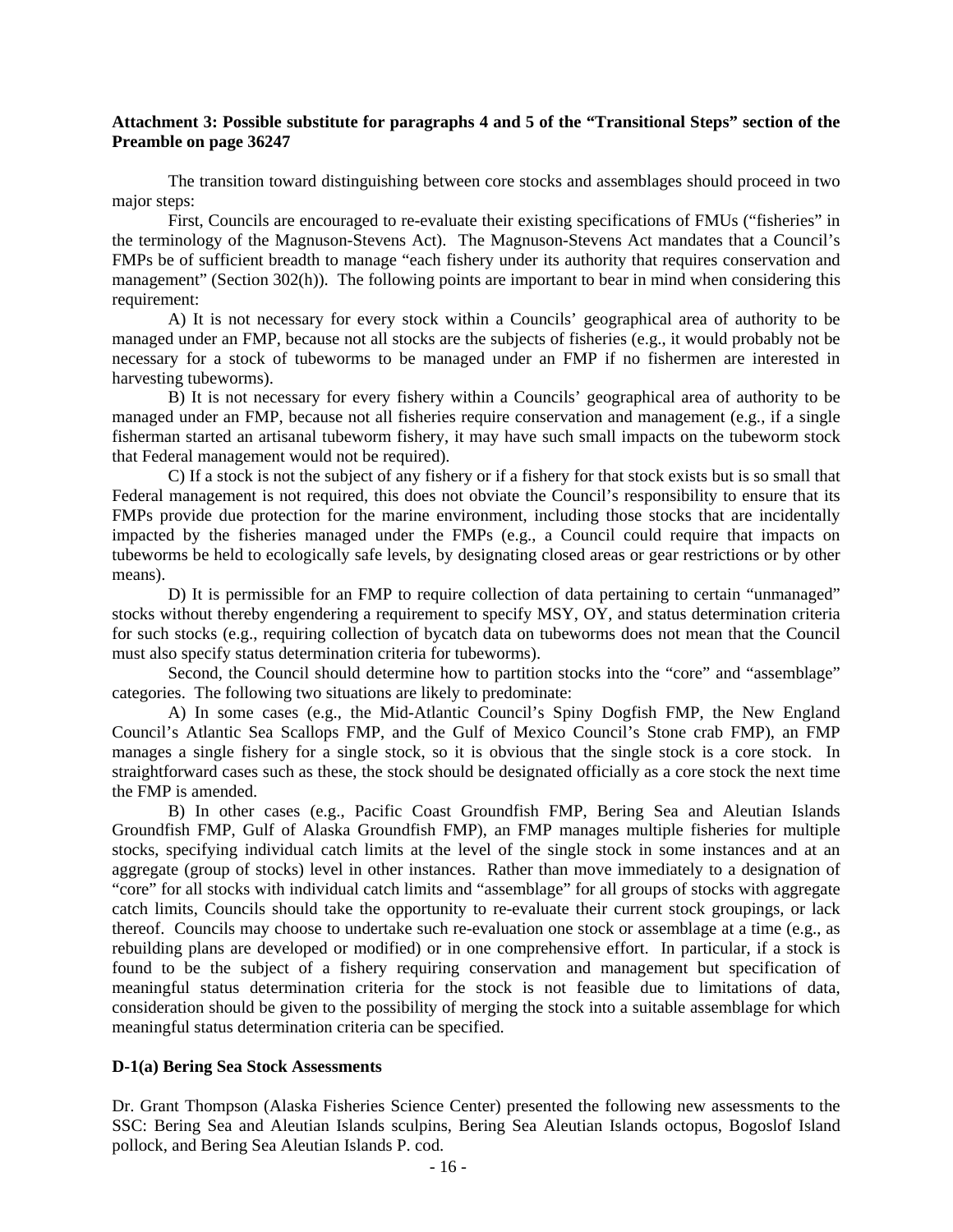# *Sculpin*

**The SSC commends the authors for developing a SAFE chapter for sculpins.** The SSC notes that current regulations do not allow specification of a sculpin specific ABC and OFL. However, the SSC views development of this appendix to the Other Species SAFE chapter as a pro-active step that will be useful in deliberations regarding the implications of dividing the Other Species chapter into finer species assemblages.

The SSC requests that the author provide a rationale for splitting the complex into a shelf and slope complex in the Bering Sea. If the complex is lightly harvested the SSC questions whether spatial management is necessary at this time. The SSC encourages the authors to further their analysis of the implications of managing sculpins as Aleutian Island and Bering Sea assemblages. The difference in species composition between the Aleutian Islands region and the Bering Sea region provides a rationale for further consideration of this division. The SSC also notes that the plan to develop a pilot fishery ecosystem plan for the Aleutian Island region may provide an additional reason for considering separate management for the two regions.

While the SSC endorsed the use of a natural mortality rate of 0.19 for sculpins in the December 2004 minutes, the SSC requests that the authors further explain their rationale for selecting the lowest estimate of M for use in setting the tier 5 calculations.

The SSC requests that the authors consider the implications of adopting species specific ABCs and OFLs with respect to CDQs and changes to monitoring programs that may be required to adequately manage the sculpin assemblages.

## *Octopus*

**The SSC commends the authors for developing a SAFE chapter for octopus**. The SSC notes that current regulations do not allow specification of an ABC and OFL for octopus. However, the SSC views development of this appendix to the other species SAFE chapter as a pro-active step that will be useful in deliberations regarding the implications of dividing the other species chapter into finer species assemblages.

**The SSC requests that the authors provide more information on spatial distribution of different species of octopus.** The SSC acknowledges that there could be difficulties associated with developing a fishery independent survey for this species group. The SSC also notes that this group of species represents an important prey for Steller sea lions and thus merit caution in management of this species group.

The SSC recommends that the authors review the literature to evaluate whether a tier 5 management approach is appropriate for terminal spawners. The SSC recommends that the authors reconsider their recommendation to shift from tier 6 to tier 5 given the observed differences in the selectivity of the survey and fishery gears. The SSC questions the statement that trawl survey may underestimate biomass because of this difference in selectivity. One intermediate solution would be to perform tier 5 calculations based on biomass of length modes likely to be captured by pots. *Bogoslof Island pollock*

The SSC considers this assessment a substantial improvement on past assessments. The SSC notes that the model represents a good fit to the survey and composition data and that the data inputs are of high quality. Consequently, q and M are well-estimated because there is a long time series of survey age composition under no-fishing. Thus, the SSC accepts the model as the best representation of the current condition of the stock. Based on the model output, the SSC has the following observations, questions, and suggestions: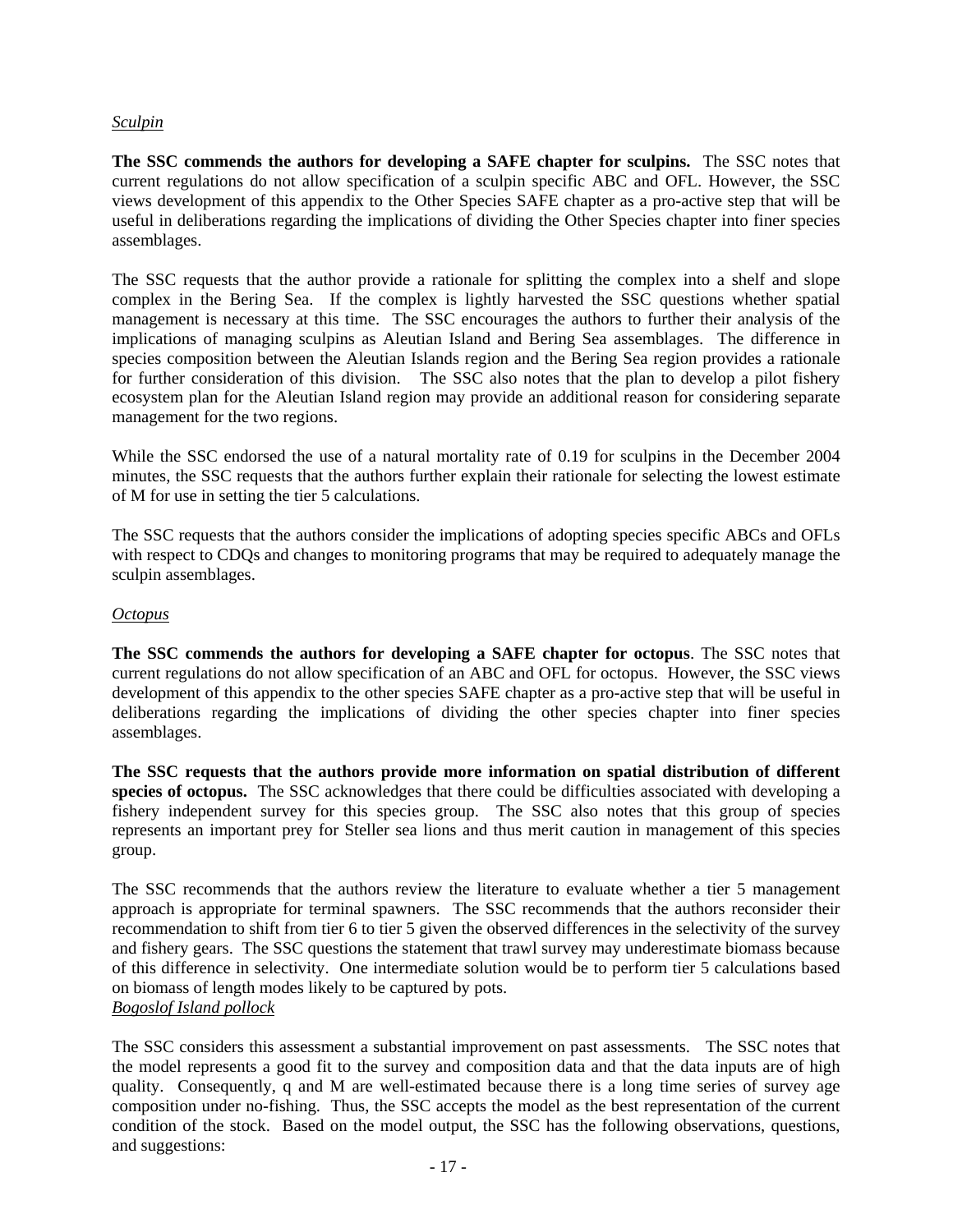The SSC is concerned about using total biomass as the main abundance output from the model. There is no reason why the EIT survey would miss fish at age 5 or 6, as indicated by the selectivity pattern in Figure 7. More likely, selectivity represents the lack of availability in the Bogoslof area, in which the unavailable fish are on the shelf or in the Aleutians area and migrate to Bogoslof. **Thus, the SSC recommends examining the use of available or exploitable biomass** (the sum of selectivity times biomass over age) as a better measure of biomass for the tier 5 estimates of ABC and OFL.

The SSC was informed that the donut hole catches were not included in the model runs. **The SSC would like to see runs that include the donut hole catches** – attempts have been made to estimate what fraction of the catches are from the Bogoslof Island stock

The model suggests that total biomass can reach the 4 million metric ton level, which is in line with the SSC estimate of 2 million metric tons as a target stock size (roughly equal to 50% of pristine biomass).

**For the purposes of establishing OFL and ABC, the SSC believes the current approach of using a biomass – adjusted harvest rate rule should be continued.** The OFL and ABC derived directly from the age structured model are clearly too high because they are of the same magnitude as the observed survey biomass in the area. Given the uncertainty about stock structure, the lack of knowledge of where young fish reside, and the novelty of the age-structured model, it is prudent to continue setting conservative levels.

# *BSAI Pacific cod*

The SSC appreciates the hard work and careful analysis that went into the revised P. cod assessment.

The SSC endorses the use of SS2 for this assessment because it provides the ability to track uncertainty and it is more likely than SS1 to find a global minimum in the fitting procedure. The author encountered major problems in the implementation of this new software due to the complexity of his model but was able to make it work with substantial manual tuning. The SSC encourages the author to implement the stock assessment model directly into ADMB to attain greater flexibility in modeling. The author may wish to contact Dr. Yong Chen of the University of Maine, who has developed a length-based stock assessment, coded in ADMB, for lobster. The techniques used in the lobster model may be useful to the author.

Given the amount of time required to update the Bering Sea model, the feasibility of implementing a Gulf area model in SS2 this year is unclear. Nevertheless, the SSC encourages development of the Gulf model in SS2 for comparability with the Bering Sea assessment.

The SSC requests a more detailed description of J. Stark's maturity analysis.

## **D-1(b) EA and Initial Specifications for 2006 & 2007**

The SSC received a presentation from Ben Muse (NMFS) regarding the proposed groundfish harvest specifications for 2006 and 2007. The SSC received no public comment on this issue.

The process for developing the revised OFL and ABC values was described. For stocks in Tiers 1 to 3, estimated fishing mortality rates for 2005 were used in stock projection models to estimate OFLs and ABCs for 2006, and estimated TACs for 2006 were derived based on ABC constraints and past Council actions. The estimated 2006 TACs then were treated as the projected 2006 mortality to derive estimates of OFLs and ABCs for 2007. For stocks in Tiers 4 to 6, for which there are no population projection models, the OFL and ABC values from 2005 were rolled forward to 2006 and 2007.

While a logical methodology and system has been used for developing the projected harvest specifications, this is the first time through the new biennial cycle and **the process probably could benefit from further refinement. In particular, it would be useful for the stock assessment authors**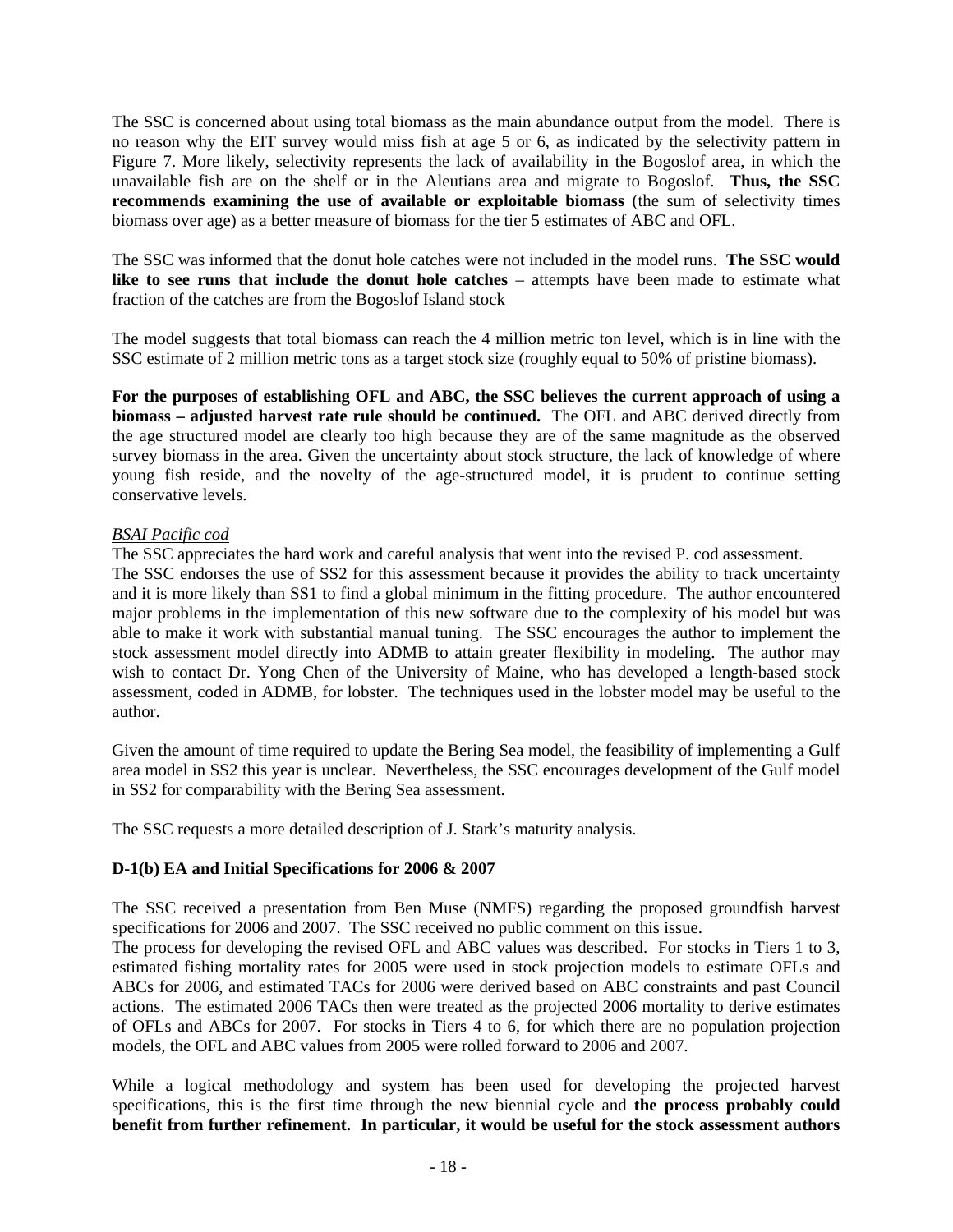#### **and Plan Teams to review the projection results and identify aspects of the projection methodology and process that might be improved.**

The SSC heard from Diana Stram (NPFMC) that the Plan Teams in November would examine the OFL and ABC projections relative to the revised stock assessment advice presented in the November SAFE document; the SSC endorses this decision. Diana noted that projections for stocks managed in Tiers 4 and 5 will likely change in November.

The SSC notes that under the preferred alternative the specified GOA pollock harvests are projected to increase by approximately 13,000 t in 2006. The SSC notes that two of the large rookeries in the Gulf (Sugar Loaf and Marmot Island) continue to be depressed and female fecundity appears to be reduced. Pollock are a principal prey of Steller sea lions in this region. The Shelikof Strait population of spawning pollock has historically attracted large concentrations of Steller sea lions. Thus there may be a concern that expanded pollock harvest could cause an adverse impact. This should be discussed during the review of 2006 harvest specifications.

In future harvest specification EAs the SSC requests that gross revenue estimates include confidence limits so that readers may better gauge the estimated economic impacts of the different alternatives.

The SSC greatly appreciates the improvements that have been made this year to the EA/IRFA document, particularly the appendices containing details of the methodology and responses to previous SSC comments that appear in Appendix I.

**The SSC reviewed the proposed harvest specifications and EA/IRFA for the 2006 and 2007. The EA/IRFA document is well structured and complete, and the SSC agrees that the document is ready for release and public review.**

## **D-1(b) SAFE Ecosystem Chapter**

The SSC received a presentation from Jennifer Boldt (NMFS/AFSC) summarizing the draft "Ecosystem Considerations for 2006" and describing a new website that will make the ecosystem information more easily accessed. The SSC heard testimony from Ed Richardson (Pollock Conservation Cooperative) regarding the usefulness of the Ecosystem Considerations Chapter in providing access to oceanographic data that would otherwise have been inaccessible.

**It has been an enormous task to compile and organize the vast quantities of information on ecosystem processes and trends in the Bering Sea and Gulf of Alaska; the SSC commends the efforts by Dr. Boldt and the numerous researchers who contributed to this work**.

**The Ecosystems Considerations document includes an Executive Summary of Recent Trends that provides a useful and concise overview of recent conditions and trends in the stocks and the environment in the Bering Sea and Gulf of Alaska. The SSC encourages further development of this form of synthesis of the varied and numerous sources of information that comprise the main body of the document.** It might be useful to frame the synthesis in terms of the effects that humans have on the ecosystem versus the effects of the ecosystem on humans. Also, because some of the information in the document will change infrequently, whereas other items will be updated regularly, each section of the report (and website) should indicate when it was last updated. In the future the chapter (and website) should link stock assessment results with updates to the ecosystem assessment and consideration should be given to incorporating the climate information into stock assessments and the ecosystem assessment.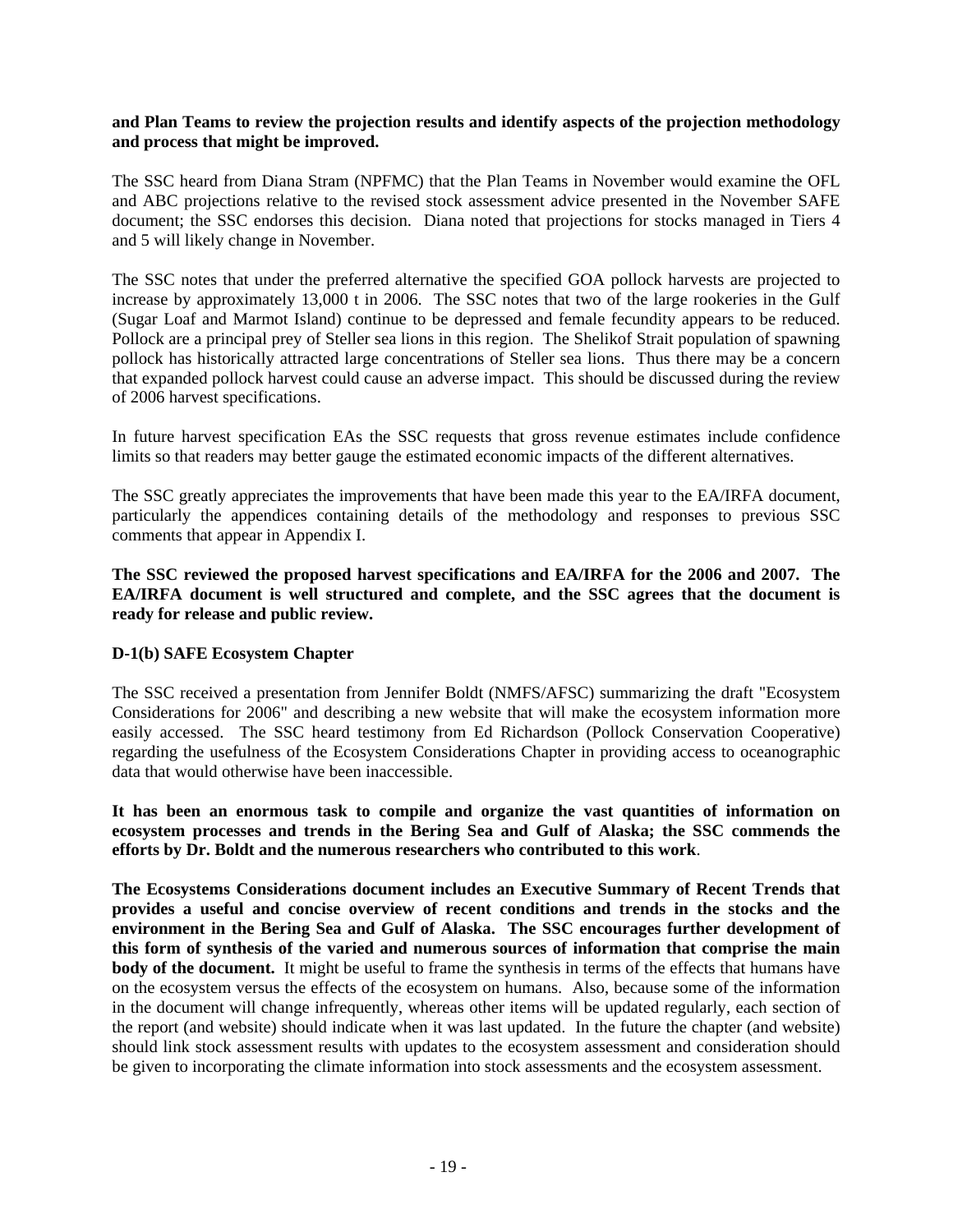#### **D-1(c) Rockfish Management**

The SSC received a presentation from Jane DiCosimo (NPFMC) on issues relating to the management of target and non-target rockfish in the North Pacific. The SSC also received a presentation from Grant Thompson (NMFS/AFSC) on a tool for evaluating which species within a management assemblage are most likely to need additional protection. Diana Stram (NPFMC) reported on recent Plan Team discussions on an EFP using hook and line gear to target sliver-grey rockfish. Dorothy Childers (Marine Conservation Council), John Warrenchuck (Oceana), and Julie Bonney (Alaska Groundfish Databank) provided public testimony.

**The SSC recommends that the stock assessment authors complete the Fishery Impact Assessment of Concern (FIAC) questionnaire.** In addition, the questionnaire should include information on fecundity when available. Comparison of results across a wide variety of target and non-target species, with varying degrees of exploitation, should make it possible to evaluate whether the FIAC approach provides a useful method for identifying species of concern. The SSC recommends a summary of the information and evaluation at its February meeting by Council staff and/or Groundfish Plan Team Chair(s). The SSC emphasizes the need for this to be a transparent process and as such, invites comments and evaluation from all levels.

The SSC notes that there has been considerable attention on management of rockfish stocks in the North Pacific based the evaluation of low stock productivity in Pacific rockfish. AFSC scientists provided analyses to test the robustness of CHS (Current Harvest Strategy) to various uncertainties and results have not supported the contention that North Pacific stocks are less productive than currently estimated, nor have the results indicated that the CHS is inappropriate. To further explore suitability of CHS, the SSC recommends AFSC scientists to conduct a management strategy evaluation (MSE) for BSAI and GOA POP and Northern rockfish stocks where recruitments are assumed to undergo reductions relative to those observed in Pacific rockfish stocks. This may give us some insight into population responses (and sensitivity) to environmental conditions not conducive to rockfish recruitment.

At the Plan Team meeting the fishing industry expressed interest in further development of directed fisheries for silver grey rockfish. **SSC recommends thorough analyses and cautious approval of any additional fisheries targeting rockfish in the North Pacific. The SSC does concur with the Plan team for extension of the current experimental fishing permit (EFP) in an effort to gather additional information on this fishery and silver grey rockfish.** 

#### **D-2 Ecosystem Approaches to Management**

The SSC received a status report and update from Diana Evans (NPFMC) on the progress to date with Council development of an Ecosystem Approach to Management (EAM) and a proposal for an Aleutian Islands Fisheries Ecosystem Plan (FEP). Public testimony was given by John Warrenchuck (Oceana). **With regard to the development of an Ecosystem Forum, consisting of interagency representatives, the SSC recommended the development of a charter for such a group before any workshops be held so that the group's purpose would be well-defined and it would be clearer what kinds of issues it would consider.** 

**With regard to the development of a Fishery Ecosystem Plan for the Aleutians, the SSC recommended emphasizing the new aspects of what might be covered in such a plan compared with**  what is being done, particularly under groundfish management in the status quo. The aggregate nature of fisheries impacts (across FMPs and state-managed fisheries) and external factors such as pollution, consideration of non-FMP species, etc. are important factors for such a plan and ecosystem team to consider. The constitution of the team being proposed seems to be broad enough that it could deal with a broad approach to ecosystem management (EAM) in addition to ecosystem approaches to fisheries management (EAF) and even deal with issues beyond the Aleutian Islands region that is part of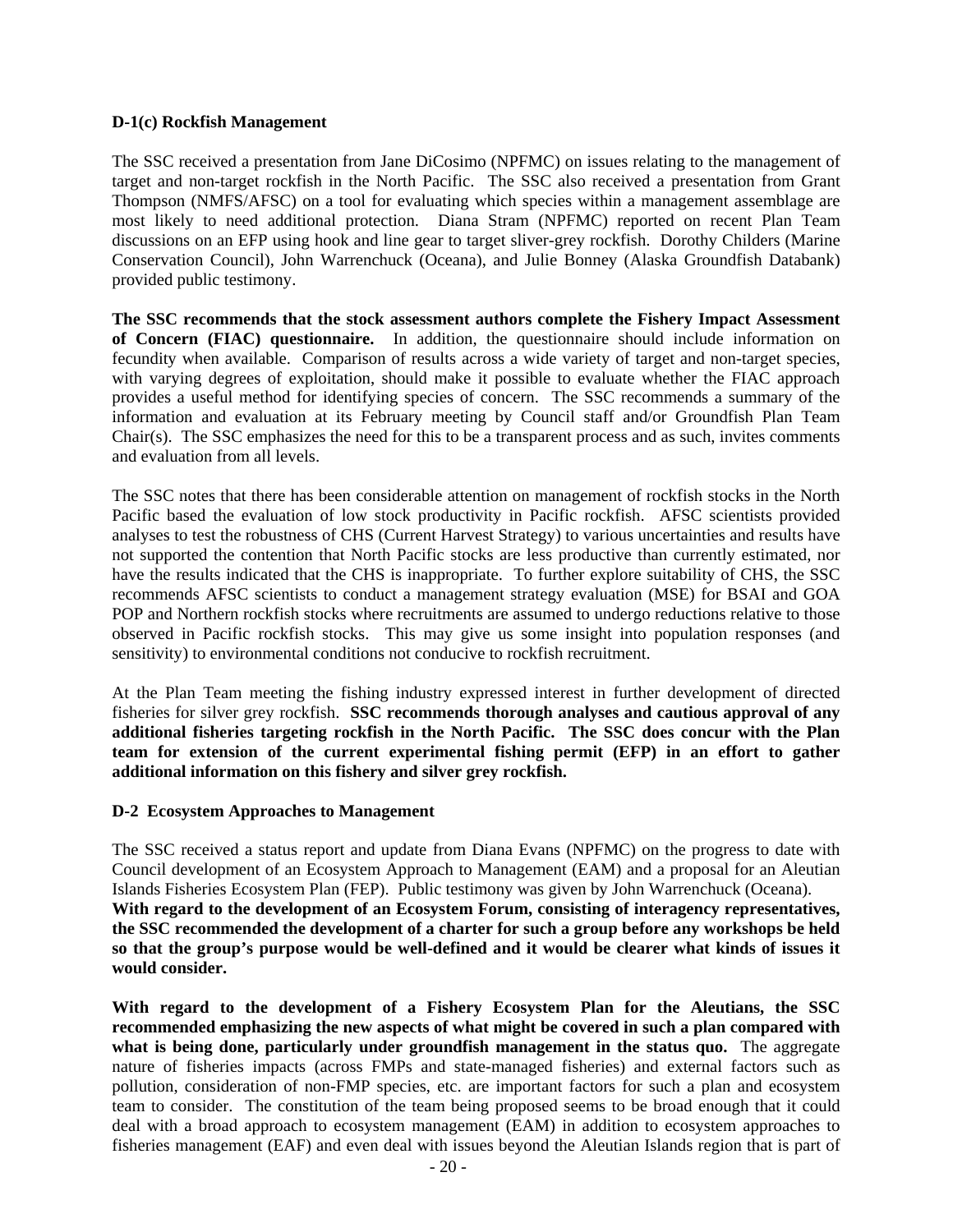this initial proposal. In addition, the Ecosystem Considerations section of the groundfish SAFE contains information that would be of use in this context and should be presented to the team.

Particularly, revisions of the discussion paper on Area-Specific Management for the Aleutian Islands should emphasize in the purpose and need section 4, the need to look at aggregate effects of all fisheries, external non-fishery factors, and coordinate actions across fisheries as reasons for going forward with this concept. **Issues that an Aleutian Island FEP should consider (Section 6.3.2) should also emphasize these aggregate, cumulative impacts on the Aleutian Islands ecosystem.** 

The SSC noted that new initiatives at the national and international level are being initiated to assist in defining ecoregions. NOAA will be holding a workshop in the near future to get experts together to outline factors that should be considered in defining ecosystem and subecosystem boundaries. PICES will be holding a topic session at its next annual science meeting (October 2006 in Yokohama) that similarly deals with how such regions are being delineated by the international community. Outcomes from these activities should be considered by Council groups involved in Aleutian Islands ecosystem planning.

The SSC recommended that the Council consider reviewing at some point in the future after this activity has been implemented, what has been gained from this exercise that was new relative to what was already being done by the Council with regard to an ecosystem-approach to fisheries management.

**Overall, the SSC was very positive towards this approach and looks forward to more progress in implementation by the Council. Once implemented, the Gulf of Alaska might be considered as the next most interesting region to be considered in a FEP.** 

# **D-3 Crab Plan Team Report and draft 2005 SAFE.**

The SSC received a presentation from Bob Otto (NMFS/AFSC), with assistance from Forrest Bowers (ADF&G), on the Plan Team report and draft 2005 Crab SAFE document. Jack Turnock (NMFS) gave an additional presentation on issues that currently are hindering progress by the Overfishing Working Group. The SSC received no public testimony on this item.

**The SSC notes that the Crab SAFE includes a substantially improved economic summary of the crab fisheries (Chapter 7) and an analysis of market relationships (supply and demand) for snow crab (Chapter 8).** In the December 2004 SSC minutes the SSC encouraged authors of economic SAFE documents to report analyses of product markets and regional impacts. We commend the preparers of the Crab SAFE for their responsiveness to our request.

**The SSC, as it has done in the past, supports the Crab Plan Team's call for a reversal of the National Marine Service decision to discontinue its collection of cold storage holdings in 2002.** The SSC agrees that the rigorous market analysis provided in the Crab SAFE will no longer be possible because of the NMFS decision. Further, the SSC notes that other countries, such as Japan, collect extensive cold storage holdings for their fisheries and rigorous market models are now likely to focus on Japan instead of the Unites States. The importance of this issue cannot be understated and the SSC commends the Crab Plan team for its work in this regard.

The SSC has concerns about shifts in the spatial coverage of some of the crab surveys and requests that the SAFE document include better documentation regarding changes in the survey design and methods. In particular the Plan Team should document what triggers a decision to conduct an expanded survey and how survey results from different years are combined into a time series when some years include expanded survey coverage.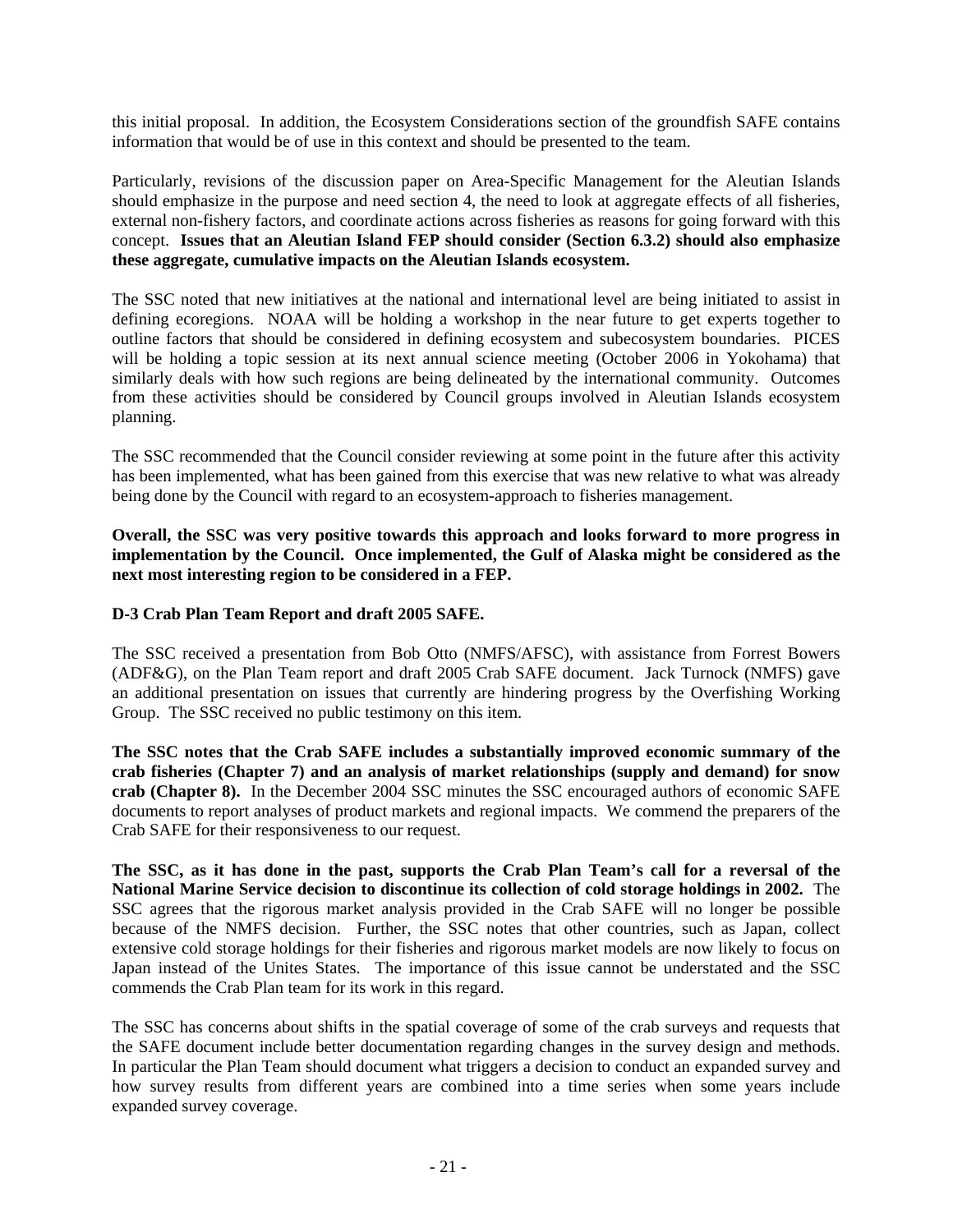The SSC is very troubled that the Overfishing Working Group has been unable to resolve disagreements among its members over technical modeling issues and may be unable to complete its work on developing a new set of overfishing definitions and harvest control rules for the crab FMP. This work is scheduled for SSC review in April 2006. The Working Group has requested an external review of its work, but the SSC does not think that such an approach would fully resolve the impasse. **The SSC suggests that the Working Group focus on developing a general framework plan for the overfishing definitions and leave certain details of the definition (e.g., whether spawning biomass includes males as well as females) to the stock assessment authors. Further, the SSC recommends that the Council's Executive Director organize a meeting of the SSC Chair, the Plan Team Chair and Working Group Chair to discuss the possible reconstitution of the Working Group, addition of new members, or some other mechanism for resolving the disagreements.** 

#### **Other SSC Items: February Meeting Planning**

The SSC discussed the format for a modeling workshop at its February 2006 meeting in Seattle that would be a follow-on to the modeling workshop held in February 2005. The latter workshop provided an opportunity for the SSC to review progress of the AFSC with regard to multispecies and ecosystem models that primarily focus on upper trophic species of concern to managers. Since climate and lower trophic level processes are potentially important factors in determining production of these species it would also be important to review the status of these models. The SSC agreed that it would be useful to have another one-day workshop at the February meeting, perhaps occurring on Monday of that week, to hear presentations on the present state of these circulation and lower trophic level models for linking to upper trophic level models. Having the workshop prior to the SSC meeting will allow the SSC to consider these types of models when developing the list of research priorities. Pat Livingston will work with AFSC staff to develop the agenda for this workshop for consideration by the SSC. In addition, presentations by the AFSC on its new cross-cutting Habitat and Ecological Processes program would be useful as part of the SSC's research priorities agenda item.